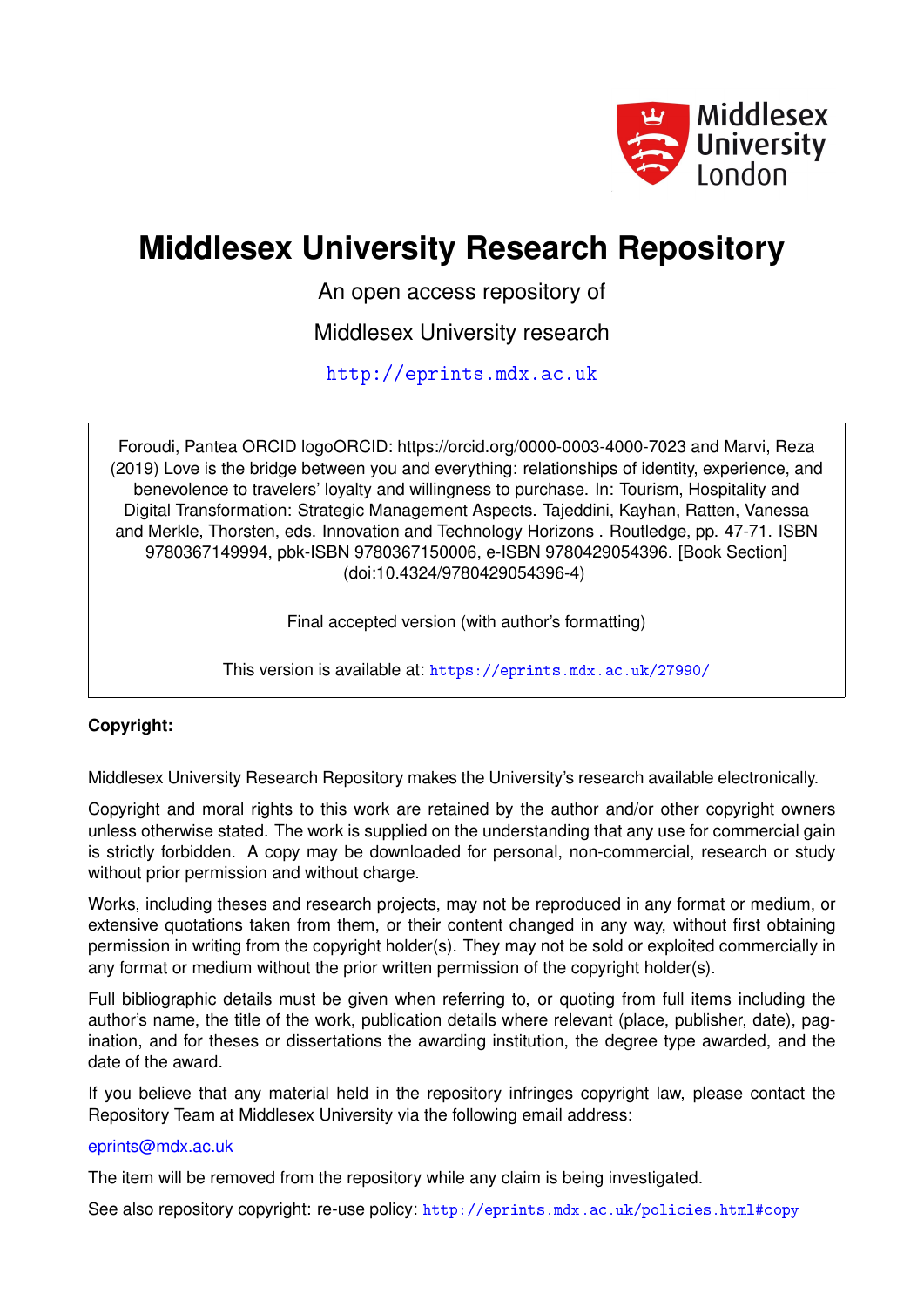# **Love is the Bridge Between You and Everything:**

Relationships of Identity, Experience, and Benevolence to Travelers' Loyalty and

Willingness to Purchase

# **PANTEA FOROUDI**

The Business School, Middlesex University London, United Kingdom P.foroudi@mdx.ac.uk

# **REZA MARVI**

Faculty of Entrepreneurship, University of Tehran, Tehran, Iran r.marvi52@gmail.com

## **Nader Seyyed Amiri**

Faculty of Entrepreneurship, University of Tehran, Tehran, Iran Nader nadersa@ut.ac.ir\* corresponding author

Foroudi, P., Marvi, R., and Amiri, N.S. (2019) Love is the Bridge Between You and Everything: Relationships of Identity, Experience, and Benevolence to Travelers' Loyalty and Willingness to Purchase, Strategizing in the Fourth Industrial Revolution: Transforming hospitality and tourism (edited by Kayhan Tajeddini, Vanessa Ratten, and Thorsten Merkle)*, Routledge Taylor and Francis*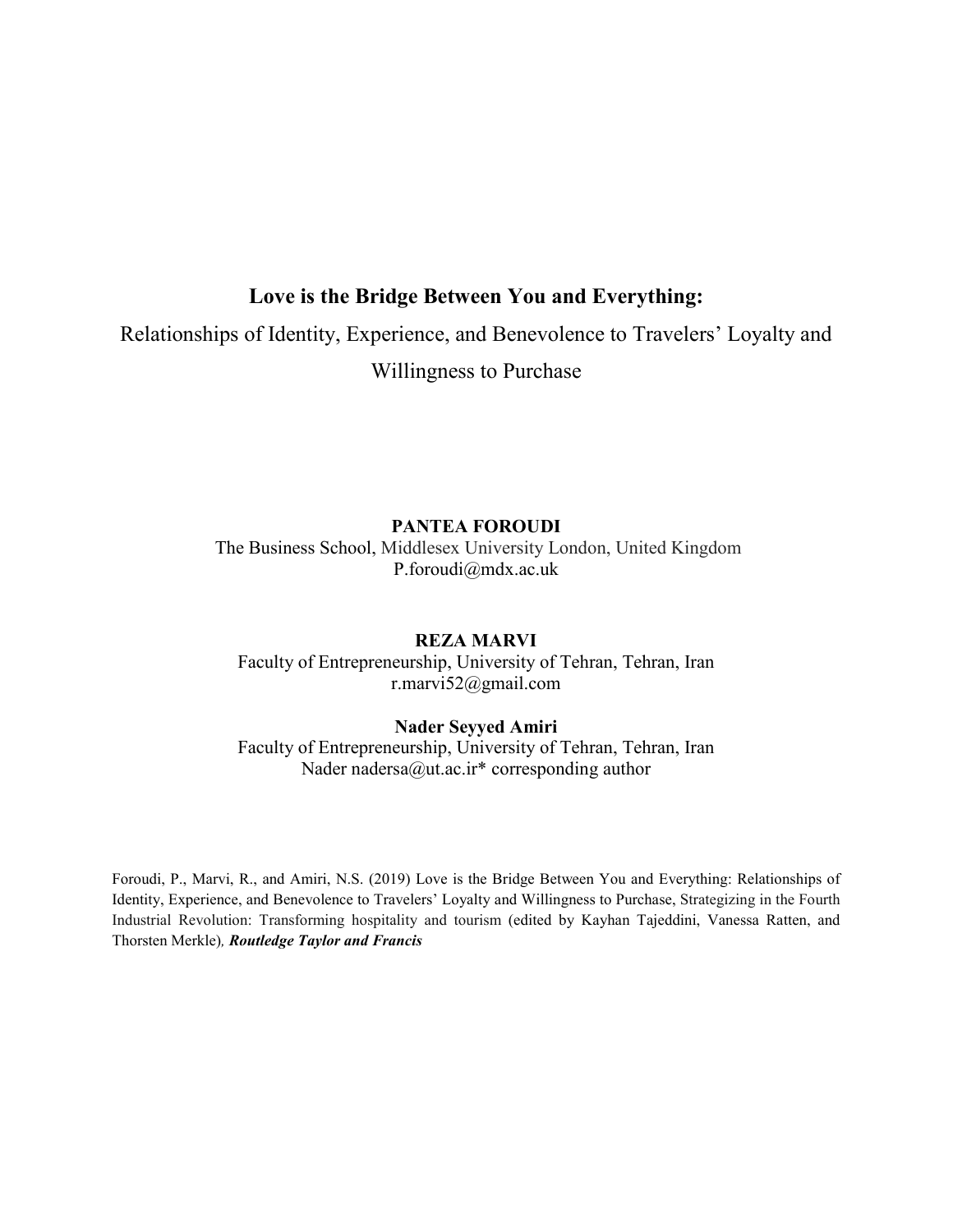#### **Love is the Bridge Between You and Everything:**

Relationships of Identity, Experience, and Benevolence to Travelers' Loyalty and Willingness to

Purchase

#### **Abstract**

This study aims to understand (i)the main influencing constructs affecting travelers' love in a sharing-economy context, (ii)the key influence of sharing-economy identity on travelers' experience and benevolence which can impact on their likability and satisfaction, (iii)what and how travelers' experience and benevolence can influence travelers' love towards sharingeconomy, (iv)what makes sharing-economy customers' platforms love a sharing-economy?, (v)the key consequences of travelers' love, and (vi)when and why such relations are likely to occur. This study employs an explanatory-study at the initial stage, as informed by the literature and research model. The developed model was tested via a positivist survey which was carried out with 417 travelers/tourists/users of peer-to-peer accommodation sharing-economy in the UK. Structural equation modelling was used to understand the research influences and relationships. We suggest implications for tourism and travelers' management.

**Keywords:** Experience; benevolence; likability; sharing-economy; love; co-creation

## **Introduction**

There is only one real satisfaction in human life, to love and be loved. Sometimes humankind can go beyond this and start loving other than people, brands for example (Batra et al., 2012). Brand love is a newly emerged concept in tourism's academic literature. Researchers have shown that brand love is an antecedent of brand loyalty and co-creation behavior (Aro et al., 2018; Giovanis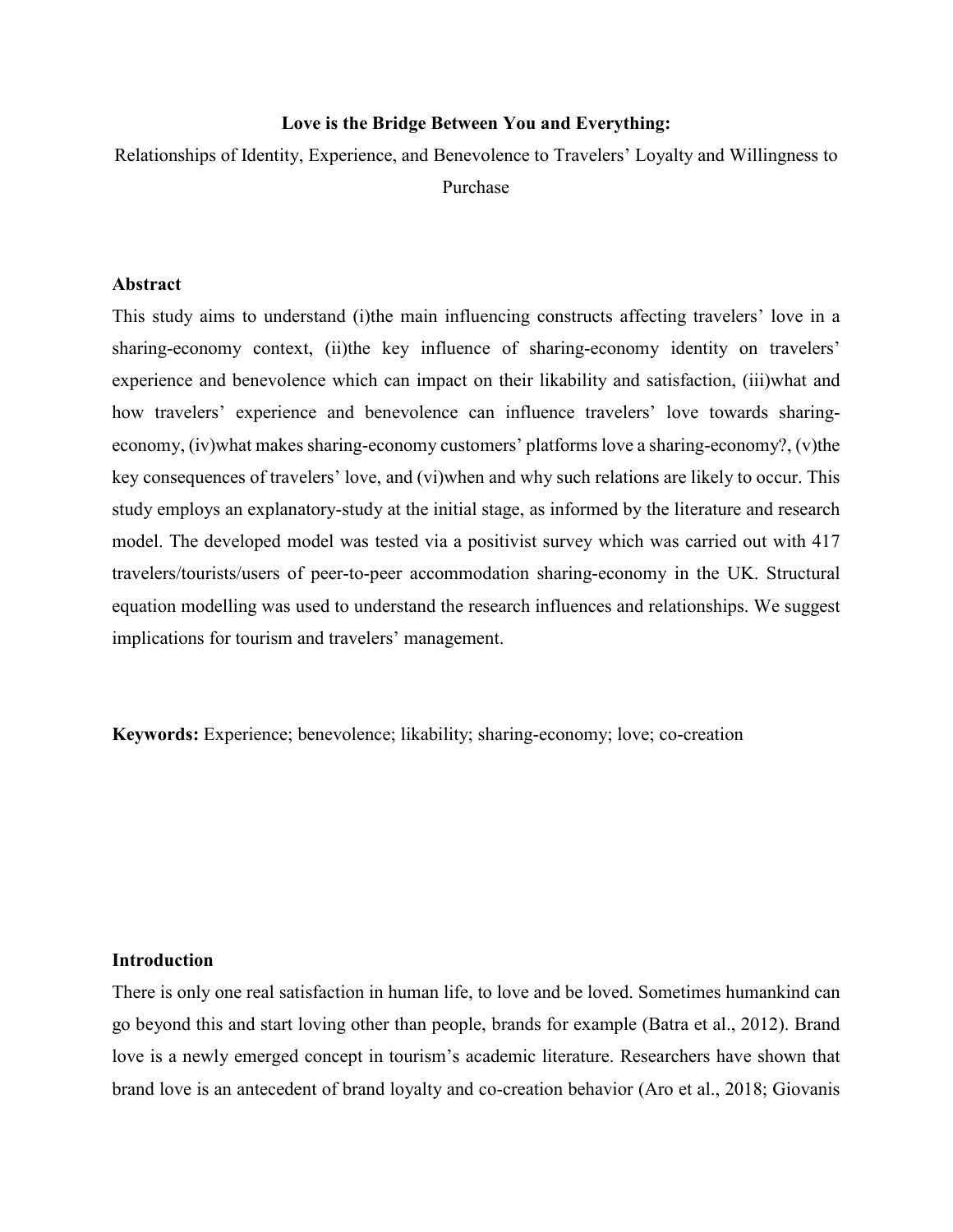and Athanasopoulou, 2018; Merz et al., 2018). In addition, researchers have stated that brand love is positively linked to willingness to purchase (Zhang and Patrick, 2018; Liu et al., 2018; Bairrada et al., 2018). Although there have been plenty of quite different studies regarding brand love and its consequences and antecedents in an sharing-economy context, there have not been many studies about brand love and its results in the peer-to-peer tourism context. The area surely is important for conducting research, owing to the increasing competition in the tourism industry and the emergence of different and distinctive sharing-economy tourism platforms such as Airbnb.

What are the main influencing constructs affecting travelers' love in a sharing-economy tourism context such as Airbnb? What are the key influences of sharing-economy's identity on travelers' experience and benevolence which can impact on their likability and satisfaction? What and how can travelers' experience and benevolence influence travelers' love towards sharing-economy? What makes sharing-economy customers' platforms love a website like Airbnb? What are the key consequences of travelers' sharing-economy love? When and why are such relations likely to occur? In answering such questions there have been different answers ranging from identity (Foroudi et al., 2018), satisfaction (Aro et al., 2018), and likability (Suetrong et al., 2018; Ramadan, 2018).

This study draws upon the theory of love (Langner et al., 2015; Sternberg, 1986) and aims to find a comprehensive understanding of brand love as part of peer-to-peer accommodation and its antecedents and consequences. In addition, this research tries to find an understanding of when customers are more likely to form and feel a sense of love with sharing-economy s such as Airbnb. The following research contributes to the burgeoning research on the peer-to-peer relationship by offering the nature of brand love as one of the most important psychological elements for the kind of sustainable and meaningful relationship that tourism managers and policymakers are seeking to make with travelers. Yet, there are a limited number of studies regarding sharing-economy websites such as Airbnb and trust and satisfaction together with co-creation behavior. Furthermore, there are a lack of studies on why tourists choose websites such as Airbnb to book their trips instead of using the traditional form of travel agencies and hotels.

The following sections provide an analysis of sharing-economy as a disruptive innovation; they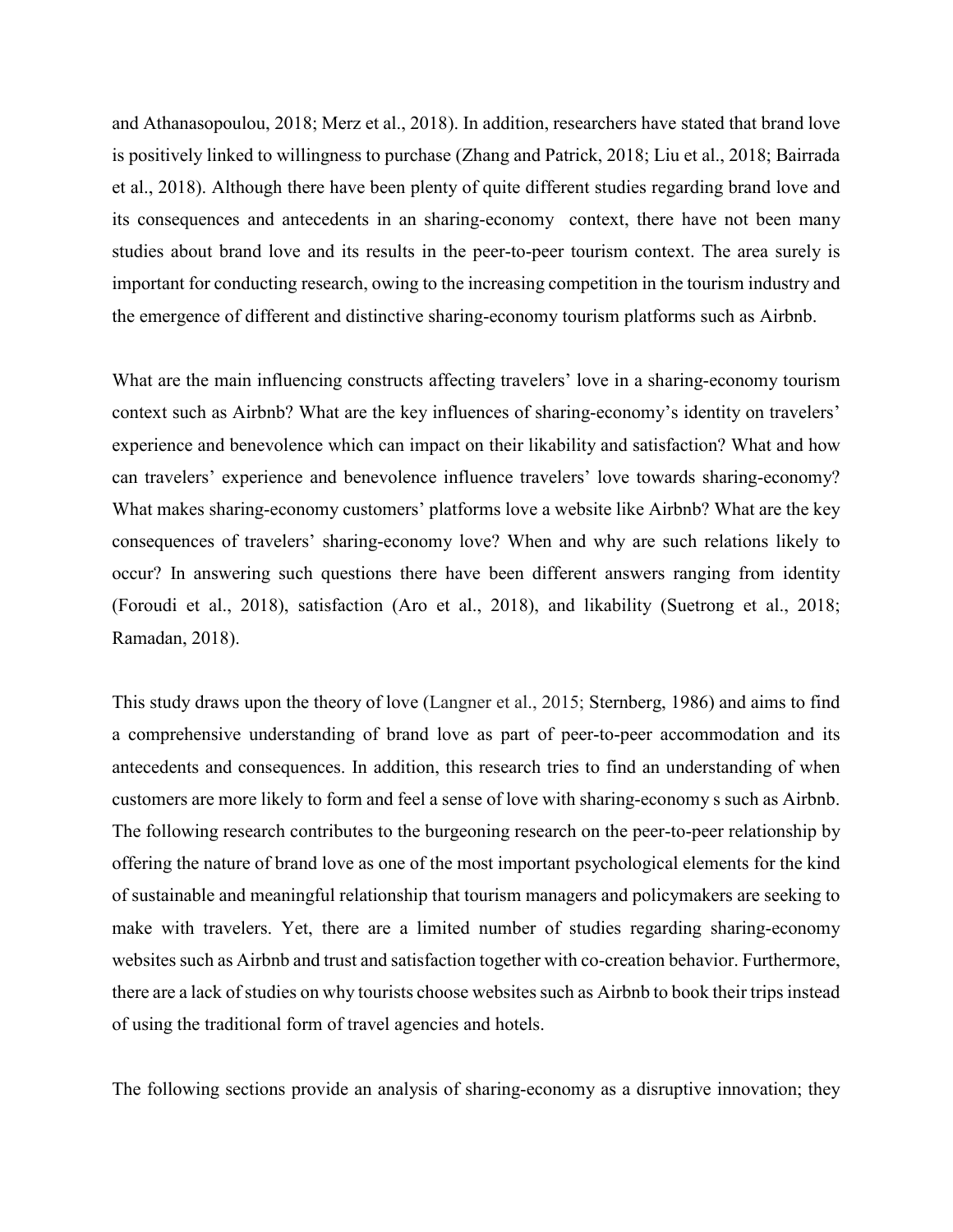try to develop a deeper understanding of brand love antecedents and consequences and develop the travelers-level conceptual model. The method and methodology employed to examine the proposed conceptual framework is described. Afterwards, the paper concludes with a discussion of the theoretical and managerial significance, limitations and suggested avenues for future studies.

#### **Identity and Experience**

Identity is the core value of the company which remains unchanged at all times, while the products and services may not (Huang and Cai, 2015). Identity plays an important role in the communication process. Identity makes customers pay more attention to an sharing-economy , and in turn it enables the recognition and remembering of an sharing-economy during purchasing, using, and after-purchase behavior (Foroudi et al., 2016); it is also important for firms to connect to a customer's deepest values (Aro et al., 2018). Identity is conceptualized as what makes a company distinctive from its competitors in a market. Like human interactions, key parts of identity are combinations of the core values and demographics presented in the market by a sharing-economy (Perez-Vega et al., 2018). In a tourism context, communicating this distinctive identity through customer experience is quite important. Traveler experience can aid companies to develop relationships with their online tourism website which will ultimately be very beneficial for them (Foroudi et al., 2017). Furthermore, customers evaluate a product/service value based on their experience (Wu et al., 2018). Virtual brand experience can have an impact on a customer's behavior (Daigherty et al., 2008; Hussein, 2017). This experience can be gained through encounters with a firm's touchpoints (Daigherty et al., 2008; McLean et al., 2018) such as the Airbnb website. For instance, Airbnb hosts can create an image about themselves through their online profiles. Through that, they have the chance to form consumer insight about their identity, make positive impressions of themselves, and, as result, positively affect their customers' choice (Tussyadiah and Park, 2018).

Travelers these days pay increasing attention to the importance of modern values such as trust (Tussyadiah, 2016), transparency (Nunkoo et al., 2018), fairness (Park et al., 2018). Benevolence, as one of these modern values, is conceptualized as integrity, moral behavior and sincerity, helpfulness and generally perceived well-being of a particular brand (Choi et al., 2016). Benevolence (Doney and Cannon, 1997), along with other factors such as longevity (Mehta et al.,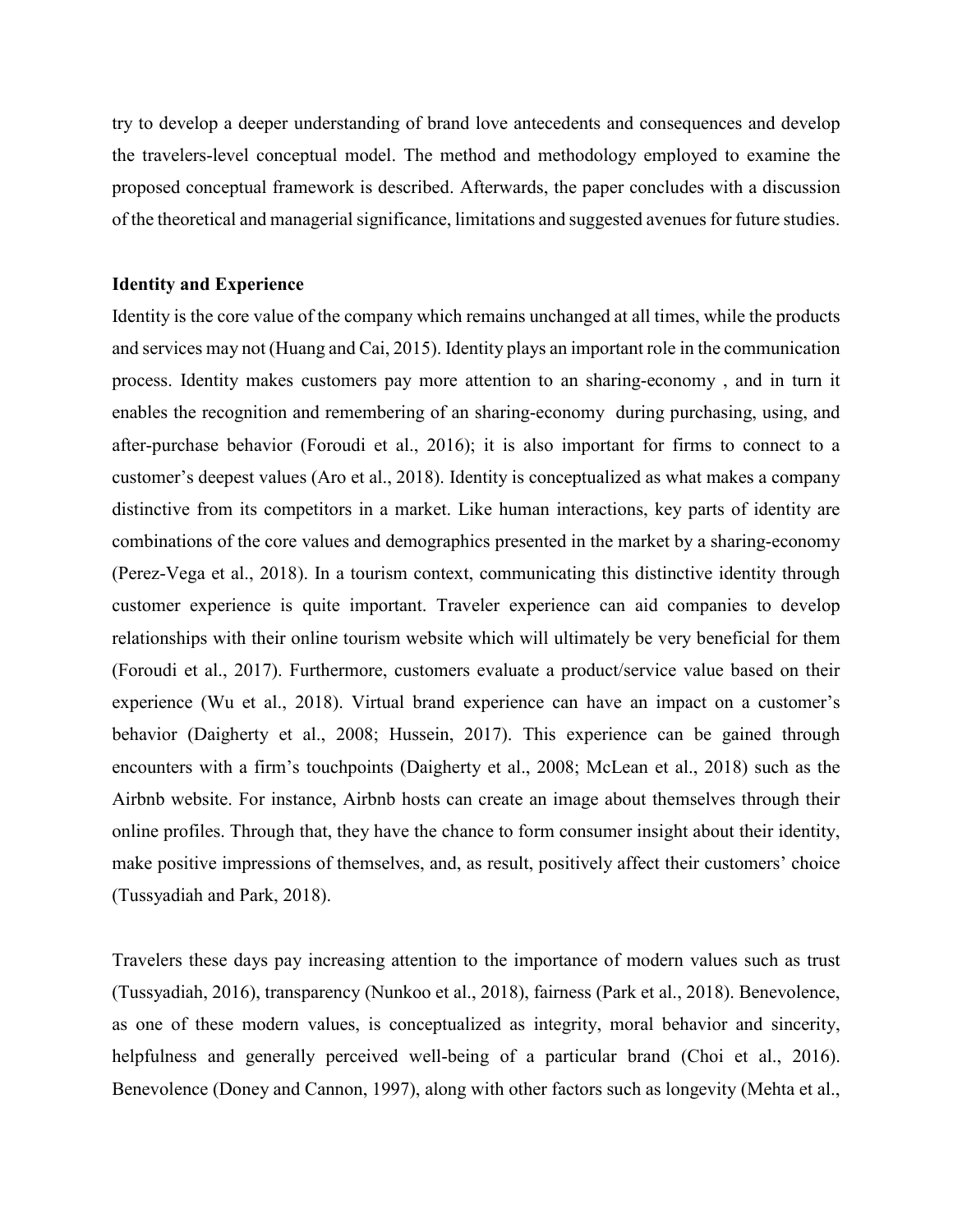2006). is about how much a brand is willing to aid its customers (Giovanis and Athanasopoulou, 2018), and the credit given to customers due to implementation of a customer-oriented strategy to the account of customers' benefit, even before brand benefit, in a short period of time (Gurviez and Korchia, 2003).

Identity can have a huge impact on trust (Louis and Lombart, 2010). As plenty of online travelers and customers may lack knowledge of online peer-to-peer accommodation websites (e.g., Airbnb, booking.com, tripadvisor.com) which work through the internet, identity can have an impact on trust, ultimately resulting in shaping online travelers' behavior. What is more, new customers who lack experience with these online sharing-economy s rely on the identity and the content made by previous travelers (Sparks et al.,2016) who booked their trips through them.

Experience can be influenced by identity (Kara et al., 2018; Phillips et al., 2014; Velasco, 2018). A wonderful case study of Harley-Davidson revealed that customers not only can shape experience but they can have an impact on a firm's identity as well (Schembri, 2009). In addition, many travelers and customers are becoming more interested in expressing their personal self-image through identity gained by their experience (Kim et al., 2015). Identity reflects the customer outlook toward an online sharing-economy gained by customer experience (Black and Veloutsou, 2017), thus as discussed above we propose the following hypotheses:

*H1: Identity positively influences travelers' experience (H1a) and benevolence (H1b)* 

#### **Experience, Benevolence, Satisfaction and Likability**

Unique experience is the main key of shaping future travelers' behavior. Customer experience can aid companies to make long-lasting relationships, which are consequently very beneficial, (Foroudi et al., 2017). Travelers evaluate a product/service according to their experience (Wu et al., 2018). The experience for travelers is gained through online sharing-economy touchpoints (McLean et al.,2018). Likability/unlikability of brands is mostly dependent on the travelers' experience (Zarantonello and Schmitt, 2013). Likability is defined as the evaluation of charm a traveler finds in a firm which is a psychological factor that has impact on customer reaction regarding other competitors in the market (Reysen, 2005).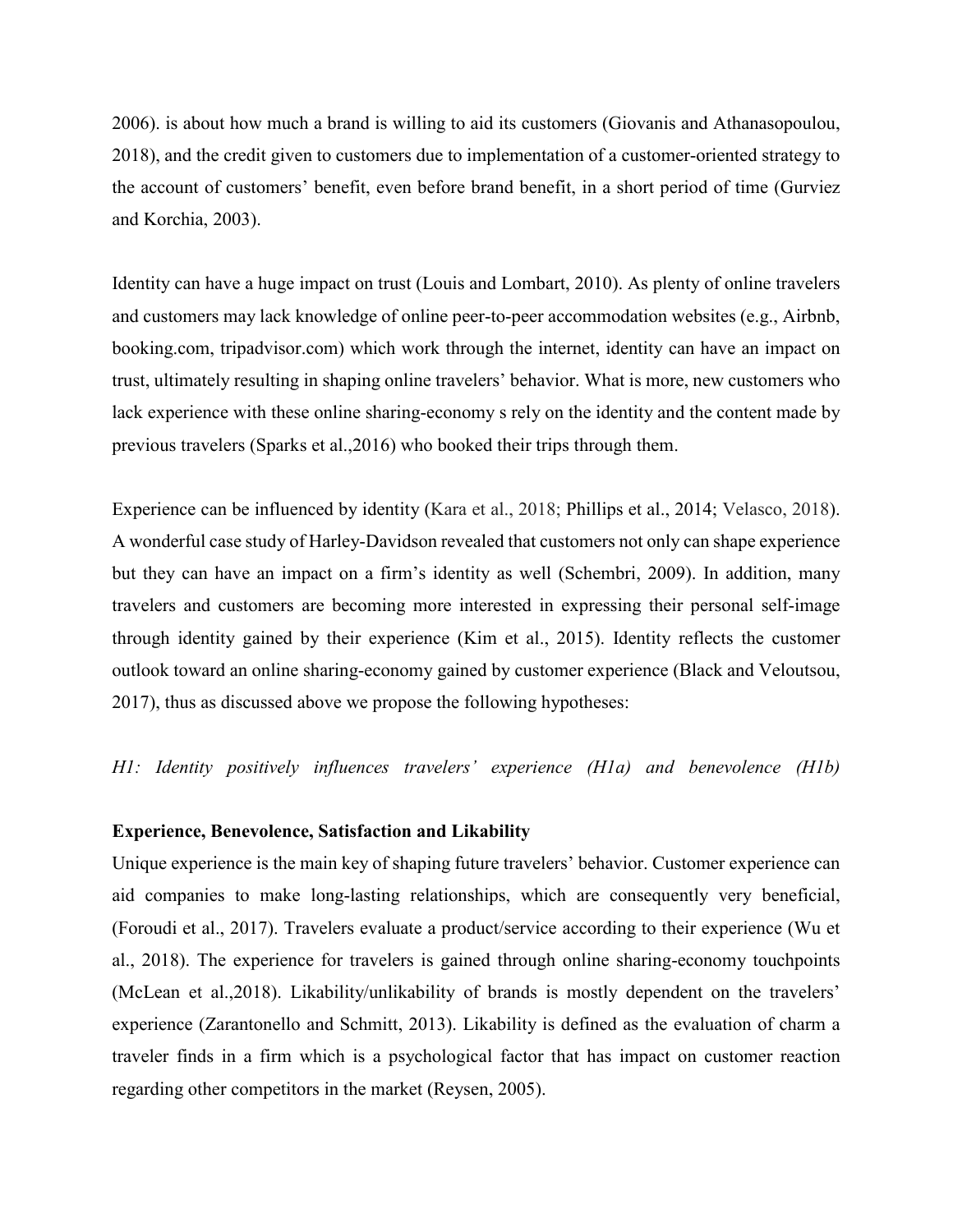Experience has influence on likability. More positive experience can result in generating more liking of a specific brand (Völckner and Sattler, 2006). Having the same experience level can result in different levels of likability (Sirianni et al., 2013). Likability for consumers is directly linked to the brand experience gained by their experiences (Lau and Lee, 1999). In addition, brand likability can reinforce customer-brand relationship and result in better financial performance of firms (Narteh, 2018).

Experience also plays an important role in influencing satisfaction (Ha and Perks, 2005). In today's highly competitive peer-to-peer accommodation websites, where plenty of firms are operating, sharing-economy s should pay extra attention to accommodating their customers' needs as customer satisfaction can be gained with difficulty and is easy to lose (Ngai, 2005). Satisfaction is expectations driven from a deduction of perception. What is more, satisfaction shapes future customer behavior toward a sharing-economy (Brown et al., 2016; Chen et al., 2016). Service experience can have a significant influence on travelers' satisfaction with a received service (Wu et al., 2018). In addition, different scholars stated that the quality of experience has significant impact on travelers (Kao et al., 2008; Wu and Li, 2015; 2017). A good customer experience might result in trust/benevolence in the brand (Lemon and Verhoef, 2016). In a tourism context, a study done by Filieri et al. (2015) revealed that experience is the antecedent of benevolence in peer-topeer accommodations sites such as Airbnb. Another study done by Han and Hyun (2015) suggested that satisfactory experience plays an important role in forming benevolence. The sharing-economy sites such as Airbnb, in which customers generate its content and reviews, usually have a high level of source credibility resulting in benevolence of new travelers (Boo and Busser, 2018). Also, successful customer experience can aid in developing benevolence in the sharing-economy s (Choo and Petrick, 2014). Finally, as discussed above we propose the following hypotheses: *H2: Experience positively has impact on travelers' benevolence (H2a), satisfaction (H2b), and likability (H2c)*

#### **Benevolence and Satisfaction**

Benevolence plays a significant role in any business transactions. Having benevolence in sharingeconomy s will result in choosing a sharing-economy and peer-to-peer accommodations like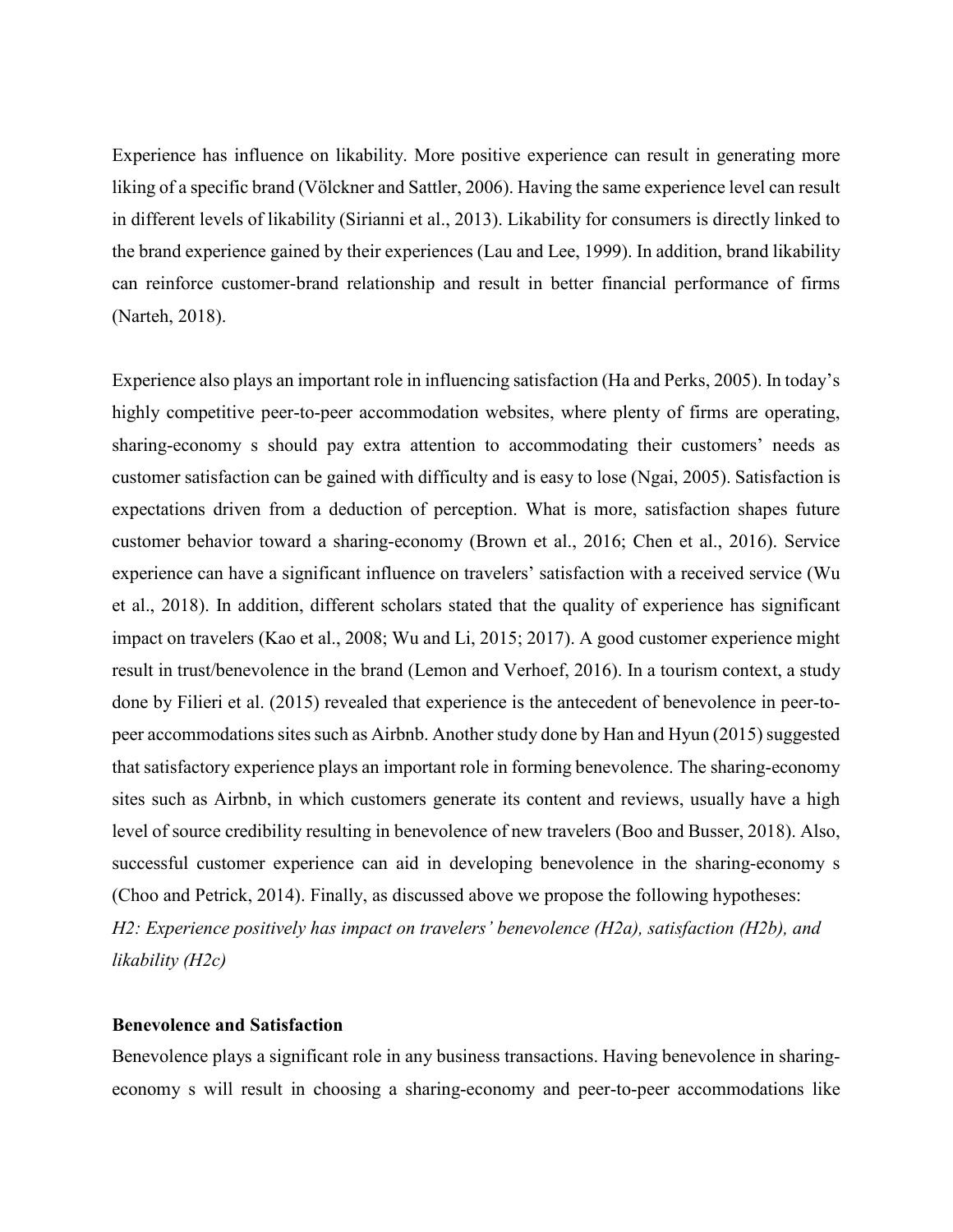Airbnb (Kim et al., 2011; Sparks and Browning, 2011). Authors (Silva and Topolinski, 2018; Sirdeshmukh et al., 2002) conceptualized benevolence as expectations of customers regarding how the service provider can be relied on and to what extent it can deliver its promises. Nusair and Hua (2010) also stated that benevolence/trust is the state of how much a firm is trustworthy and can be counted on by its customers. In tourism, benevolence refers to the enthusiasm of travelers to depend on the ability of sharing-economy to delivering their advertised promises. In the tourism industry, benevolence has been found to have an enormous impact on the success of sharingeconomy s (Ponte et al., 2015) and businesses operating in the tourism industry (Kelliher et al., 2018). Benevolence has been found to have positive impact on satisfaction in the tourism industry (Chang, 2014). Oliver (1993) conceptualized satisfaction as the customers' responses and the assessment that a product/service feature provides for its customers. Furthermore, customers' judgment response is the main aspect of describing satisfaction (Han, Meng, and Kim, 2017). Besides, benevolence's perceived value has an impact on satisfaction (Eid and El-Gohary, 2015). Perceived value has been conceptualized as overall usefulness of a product/service measured by the difference between what is gained and what is lost (Busser and Shulga, 2018). The concept of value has received burgeoning consideration both in marketing and tourism research in the past thirty years (Prebensen and Xie, 2017). In the tourism industry, perceived value is conceptualized as an approach which tourists gain, form, and derive information according to their distinctive experiences (Prebensen et al., 2012).

There have been many studies to analyze the impact of satisfaction on benevolence (Han and Hyun, 2015; Jin et al., 2008; Kim et al., 2006; Lee and Back, 2010; Nusair and Hua, 2010; Ranaweera and Prabhu, 2003). However, there have been limited studies relating to the effect of benevolence on satisfaction. Recent research also has shown that benevolence/trust has impact on satisfaction (Drennan et al., 2015). Furthermore, it was found that benevolence can be an antecedent of satisfaction in any business relations regardless of its kind (Altinay et al., 2014). Another study done by Brashear et al. (2005) suggested that benevolence has a positive impact on satisfaction as well as customer-company relations. Plenty of recent studies have shown the important role of tourists' perceived value regarding satisfaction (Ryu et al., 2012). Travelers' perceived value of a tourism sharing-economy such as Airbnb has impact on their satisfaction and their future behavior (Fang et al., 2016; Liu et al., 2015; Lin et al., 2017; Lin and Kou, 2016). To date and to researchers'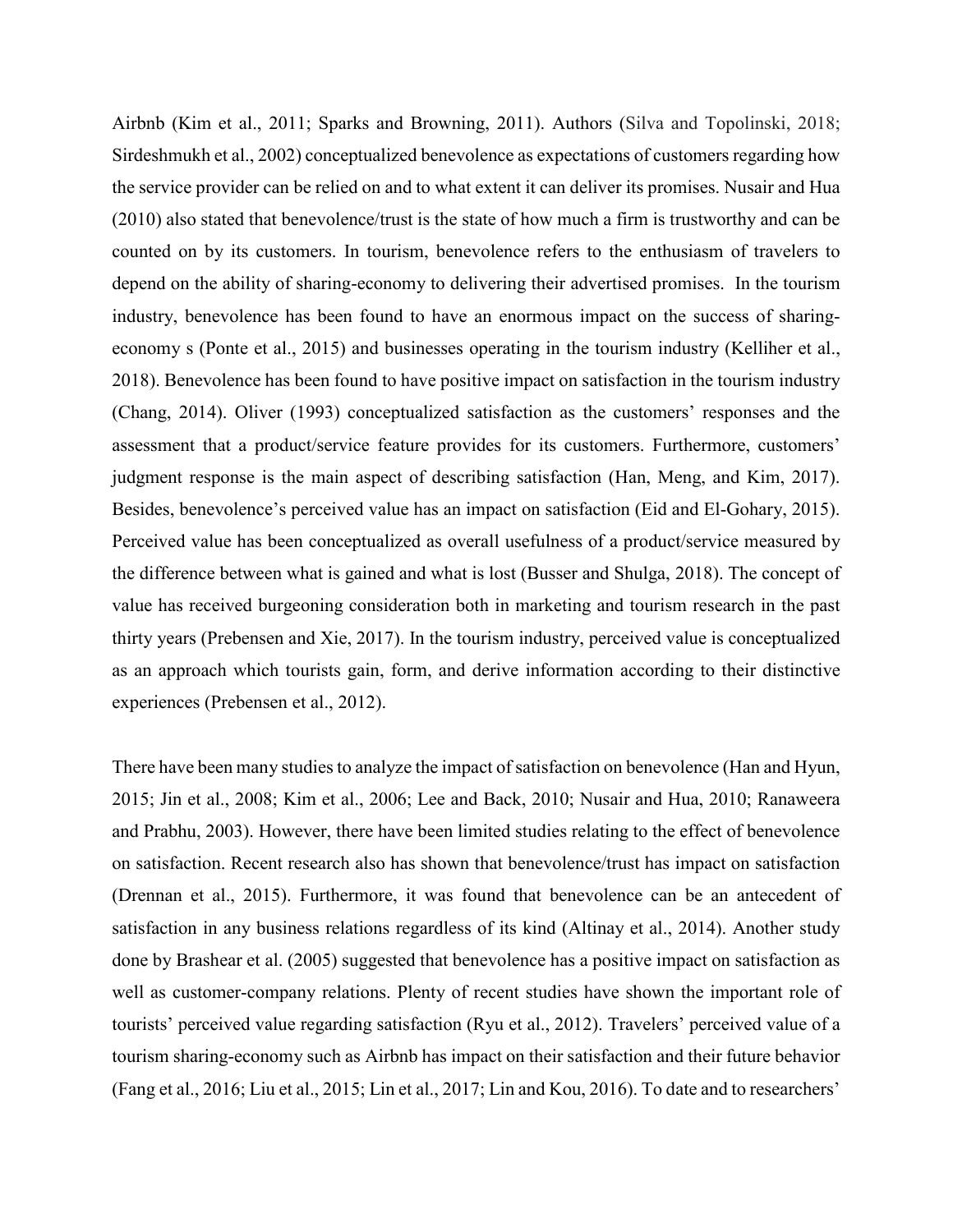knowledge there has not been any study analyzing the moderator role of perceived value on satisfaction; as discussed above, we propose the following hypothesis:

#### *H3: Benevolence has impact on travelers' satisfaction*

#### **Likability, Satisfaction and Love**

Every firm needs its customers to like their different services and products (Kotler and Armstrong, 2010). Besides, brand likability in a customer relationship is the key driver of other customer relationships (Narteh, 2018), and a contributing factor for brand performance (Ewing and Napoli, 2005). During the last few years, scholars have tried to find a deeper and comprehensive understanding of customers' emotional impact on their decision behavior which ultimately leads their studies to a concept called brand likability (Nguyen et al., 2015). This is conceptualized, as Nguyen et al. (2015) suggested, as an antecedent of creating brand attachment and love. What is more, customers are driven toward a particular brand when they like it (Carroll and Ahuvia, 2006). Further, Barta et al. (2012) suggested that customers who experience a liking for a brand are great assets for firms owing to their advocacy and evangelism, and unwillingness to purchase competitor products and services. These three are all antecedents and consequences of brand love.

Different firms in a competitive market such as peer-to-peer accommodation platforms are trying to increase their customer satisfaction (Tussyadiah, 2016). This satisfactory feeling can lead to a phenomenon called brand love. Love as Carroll and Ahuvia (2006) conceptualized it is an emotional and passionate feeling of an individual for a brand. Based on their description, satisfaction is an antecedent of brand love (Schnebelen and Bruhn, 2018). They also confirmed that the concept of love is "experienced by some, but not all, satisfied consumers" (p. 81). According to authors (Albert et al., 2007; David, 2018), being satisfied with a particular brand for a period of time can make customers love particular brands. Besides, a study done by Whang et al. (2004) revealed that in order to have any sense of love toward a brand, customers should be first satisfied with their chosen brands. Furthermore, as Thomson et al. (2005) stated, satisfaction can lead a customer to form an emotional bond over a period of time on account of multiple interactions with the brand. Therefore, we propose the following hypotheses: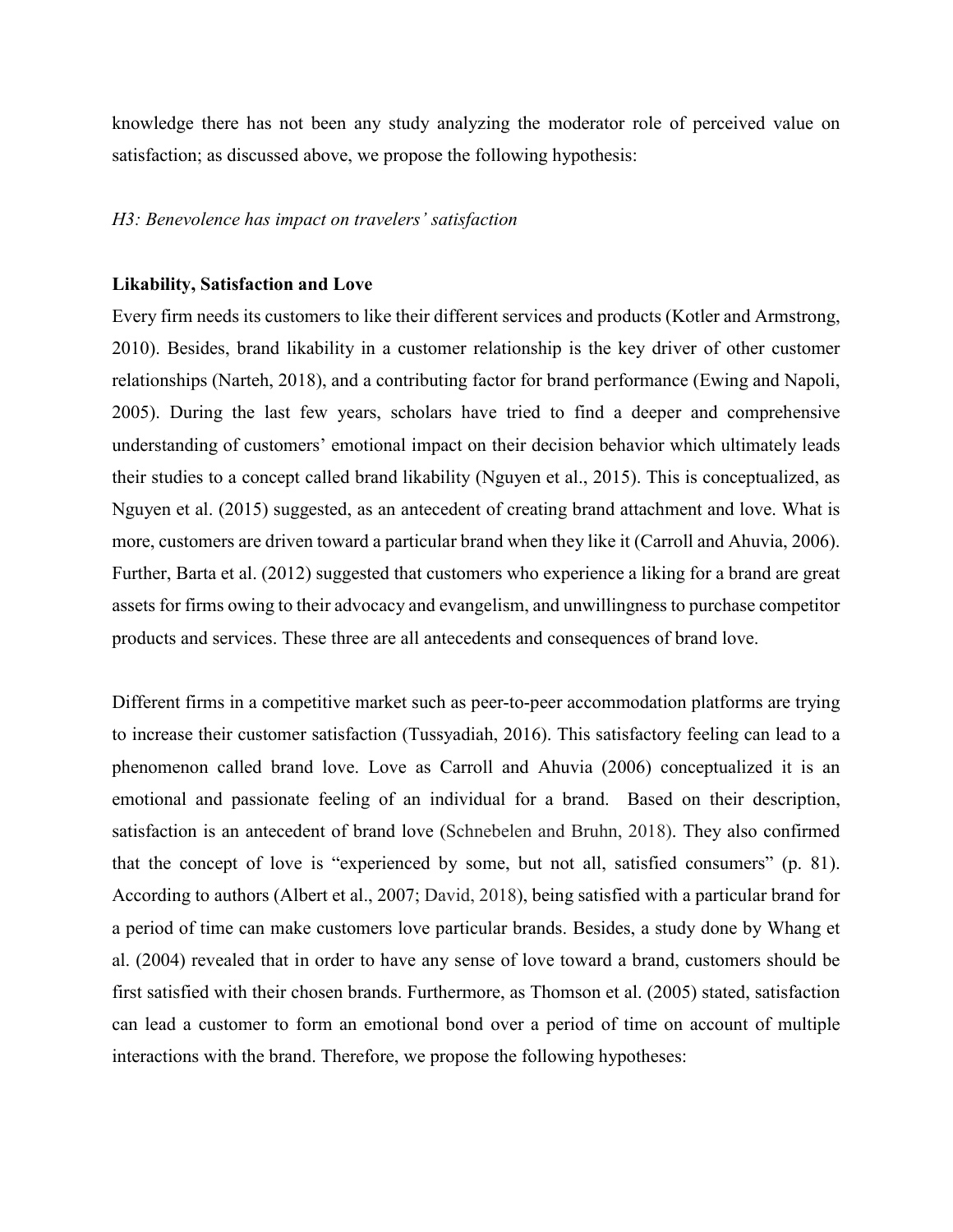*H4: Likability (H4a) and satisfaction (H4b) positively influence travelers' love H4c: Likability positively influences travelers' satisfaction* 

#### **Travelers' Love, Co-creation, Loyalty, and Willingness to Purchase**

Love is conceptualized as a degree to which a satisfied customer forms a relationship with a specific brand (Carroll and Ahuvia, 2006). It has been analyzed through measuring different concepts ranging from customer satisfaction (Fournier and Mick, 1999; Severt et al., 2007) and brand loyalty (Aro et al., 2018; Hudson et al., 2015). Love is an emerging concept referring to a formed emotional attachment between a satisfied customer and a brand. This concept is drawn on the theory of Sternberg's (1986) triangular theory of love. This theory mainly focuses on interpersonal love like the romantic love that humankind can experience. However, Batra et al. (2012) stated that brand love in marketing cannot be studied like love between men. He highlighted five differences as compared to love in humankind. As he stated, the first difference is that brand love is often less significant and important for customers, compared to their personal love. The second one is that although interpersonal love contains a strong concern about the loved one, this is not true and appropriate for brand love that customers may experience.

The third important difference is that love in humankind is usually a result of a mutual relationship while in brand love it is only one-sided. The fourth difference is that in Sternberg's triangular theory of love, there is nothing relating to the combination of the beloved into the self, while this integration seems important in the academic literature of brand love. Finally, a love is a person's conscious perspective to consider their relationship as love which is different from brand love. Besides, brand love is one of the six dimensions used for customer-brand relationships (Roy et al., 2013). The concept of love can respond to the question of whether travelers can ultimately feel a love toward a particular travelers' sharing-economy or not. Researchers have revealed that such feeling might really exist and some customers may form such relationships with brands (Rageh and Spinelli, 2012).

Love has a positive impact on co-creation behavior and can make customers actively engage in producing values sustainable for themselves and profitable for the firms (Merz et al., 2018). Previous studies have shown the importance of co-creation behavior in producing new products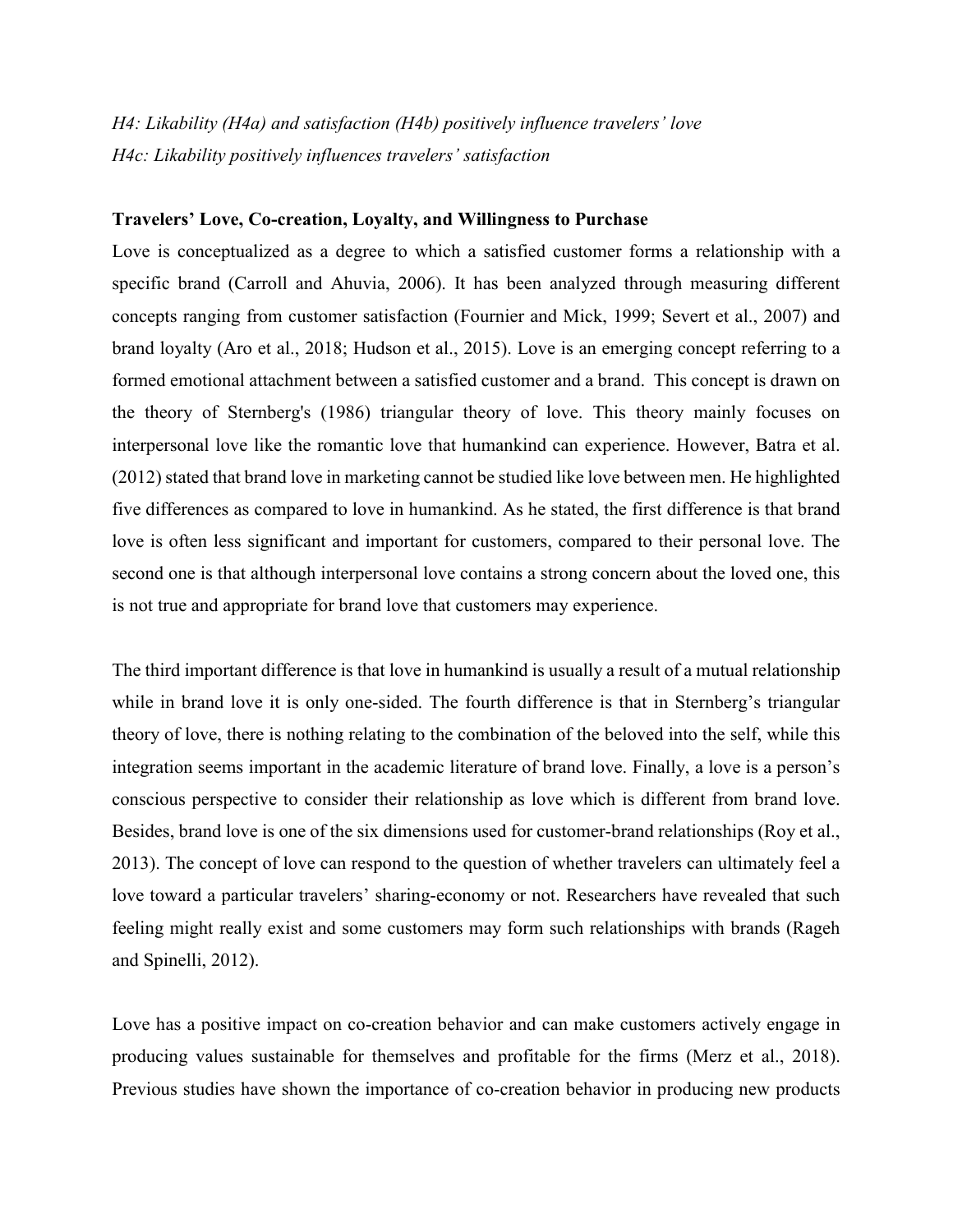and services (Hoyer et al., 2010; Kohler et al., 2011; Ranjan and Read, 2016; Skålén et al., 2015). Co-creation behavior mainly consists of two types (1) customer participation behavior and (2) citizenship behavior (Yi and Gong, 2013). The first type of behavior refers to customer co-creation of a particular service or product with a particular company (Yi and Gong, 2013) and the second type refers to additional effort which customers make for improving company performance (Yi and Gong, 2013). In addition, co-creation needs users to be actively engaged psychologically (Grissemann and Stokburger-Sauer, 2012). The initial starting point of co-creation is the exiting bonds between the customers and brands. This relationship can be bounded based on the shared values (Bagozzi and Dholakia, 2006; Liu, 2018) and also emotional bonds (Casidy et al., 2018; Ouyang et al., 2017) which illustrates that the center of concentration comes in co-creation behavior, and the brand love can be used. As discussed, love can have a direct effect on co-creation (Quach and Thaichon, 2017). Online tourism website use their online platforms (Airbnb website) to actively engage their customers.

A study done by Kim and Fesenmaier (2017) on an Airbnb opponent (Tripadvisor.com) revealed that a traveler is no longer just an information seeker but is actively an information inventor, editor, and a channel of distribution as well, which consequently leads customers to co-creating their personal and individual experience. However, till today, based on the author's knowledge, there has been limited study regarding the influence of brand love on co-creation. Besides co-creation behavior, Carroll and Ahuvia (2006) stated that brand love can result in brand loyalty. Regardless of the sharing-economy nature of business, this result is the same for all of them (Bilgihan, 2016). Customers who experience brand love are interested in future purchases (Iordanova, 2017), and recommending the brand to their friends and relatives (Sánchez-Rebull et al., 2017). All of the mentioned behaviors are associated with brand loyalty (Leckie et al., 2016). Besides, Sternberg (1986) suggested that individuals who love their partners are more loyal and dedicated to their partners. Another resulting consequence of brand love which has been widely discussed in academic literature is enthusiasm to pay a higher price and future purchases (e.g., Batra et al., 2012; Giovanis and Athanasopoulou, 2018; Hosany and Gilbert, 2010; Huang and Cai, 2015; Pandey and Chawla, 2014; Swimberghe et al., 2014). According to Loureiro and Kastenholz (2011), there is a relationship between the power of love and a customer's motivation to pay a higher price for a brand. What is more, Albert et al. (2013) stated that when customers love their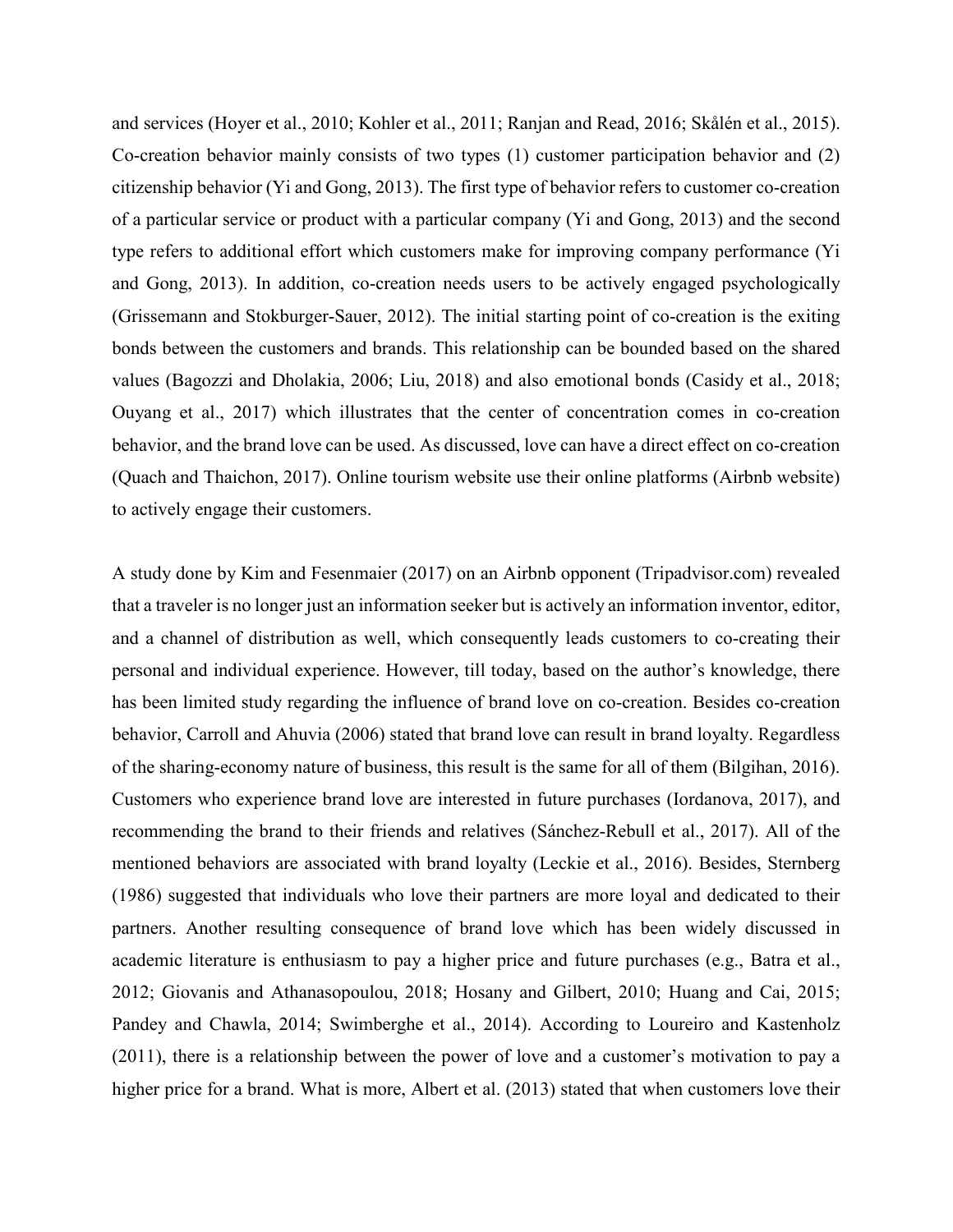chosen products and services they are willing to pay more. Also, Roy et al. (2013) suggested that firms can sell their products and services at higher prices through love. In addition, Fetscherin and Heinrich (2015) found that future purchase behavior can be shaped through love. As discussed above, we propose the following hypotheses:

*H5: Brand love positively influences co-creation behavior (H5a), loyalty (H5b), and willingness to purchase (H5c).* 

#### **Co-creation, Loyalty, and Willingness to purchase**

Companies try to involve their customers in identity group activities so that they can improve customers' feeling of being as a member of a community (Benur and Bramwell, 2015). A wide range of studies have suggested that co-creation behavior has a positive effect on improving this sense of community and ultimately improving the sense of loyalty to a particular brand (e.g., Auh et al., 2007; Fernandes and Cruz, 2016; Park and Ha, 2016; Sørensen and Jensen, 2015; Suntikul and Jachna, 2016). As a result, we suggest that travelers' engagement in service and product production will have an influence on their loyalty. Travelers' loyalty means having a deep commitment for using services or products of a particular brand in the future (Almeida-Santana and Moreno-Gil, 2018) which results in better performance of a brand (Geetha et al., 2017).

Maybe the most predictable results of brand loyalty are purchase intention (Yoon and Uysal, 2005), future purchase (Chi and Qu, 2008; Yuksel et al., 2010; Yi et al., 2018) and willingness to pay higher prices for services or products (Aro et al., 2018; Casidy et al., 2018). The concept of loyalty can result in customers using a brand again in the future (Haryanto et al., 2016). By the advances of technology, customers have a greater chance of expressing their willingness to purchase to other customers (Eelen et al., 2017). Thus, we propose the following hypotheses:

*H6: Co-creation positively has influence on travelers' loyalty H7: Brand loyalty positively influences travelers' willingness to purchase*

**<<<Insert Figure 1 about here>>>**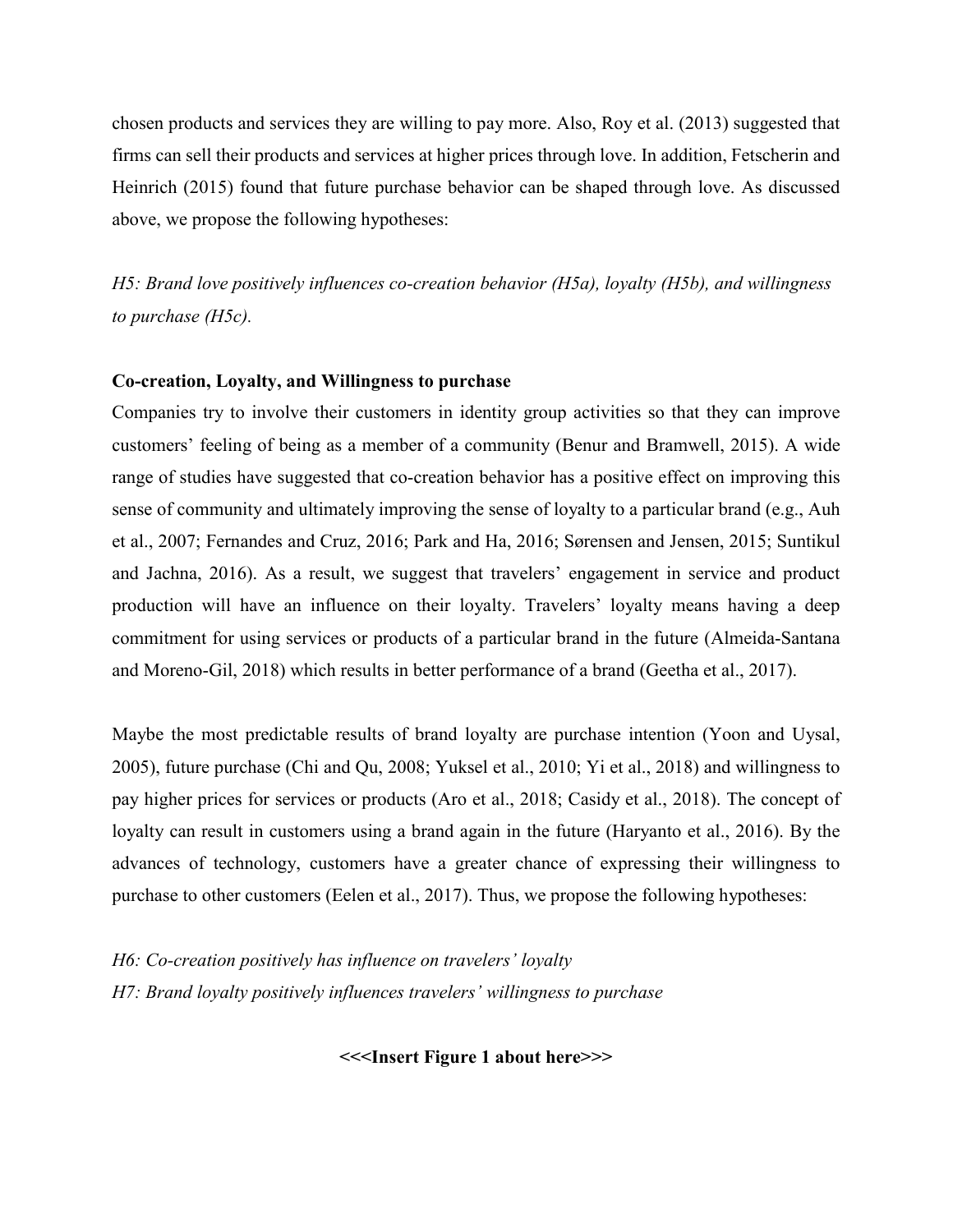#### **Materials and Methodology**

This research was conducted to understand travelers' identity and experiences in the sharingeconomy and how they can impact on love, loyalty and willingness to purchase from the travelers' perception. The concept of a peer-to-peer website and sharing-economy has developed against a background of rapid growth in global tourist arrivals around the globe and in the European Union. According to UNWTO (2018) international tourist arrivals, the United Kingdom has ranked eighth and attracted the world's attention as a tourist destination. The survey was conducted to obtain data for supplementary scale purification and hypotheses investigation. The following research consisted of questions referring to understanding how identity and travelers' experience and benevolence can impact on their likability and satisfaction, which then influence travelers' love towards sharing-economy, co-creation, loyalty, and willingness to purchase.

This study was done with UK tourists using a peer-to-peer accommodation website (Airbnb) in the UK by utilizing a convenience sampling technique (Bryman et al., 2007; McDaniel and Gates, 2006). We employed three skilled field research assistants. From 600 questionnaires distributed among the sharing-economy s users/travelers/customers face-to-face and online, 417 usable completed questionnaires were processed and examined. In addition, non-probability 'snowballing' was used as a distribution method by inviting original informants to recommend others who could offer further insights (Kirby and Kent, 2010).

Following the recommendations of previous studies (Foroudi et al., 2018), before to the main survey study, a qualitative study was employed from interviews with academics and experts and focus groups with travelers. During the qualitative stage, eight interviews were conducted with experts in tourism and four focus groups (total of 22 participants). Table 1 illustrates the results of the demographic profiles of the participants from the survey. 54.7% were female and 41.0% were under 25 years of age. The ethnic group of the majority of participants was white British (26.1%) followed by white-Irish (18.2%). The participants' occupations were students (16.8%), Craft workers (14.6%), and office/clerical staff (14.4%); 40.8% of the participants had a postgraduate degree.

**"Insert Table 1 about here"**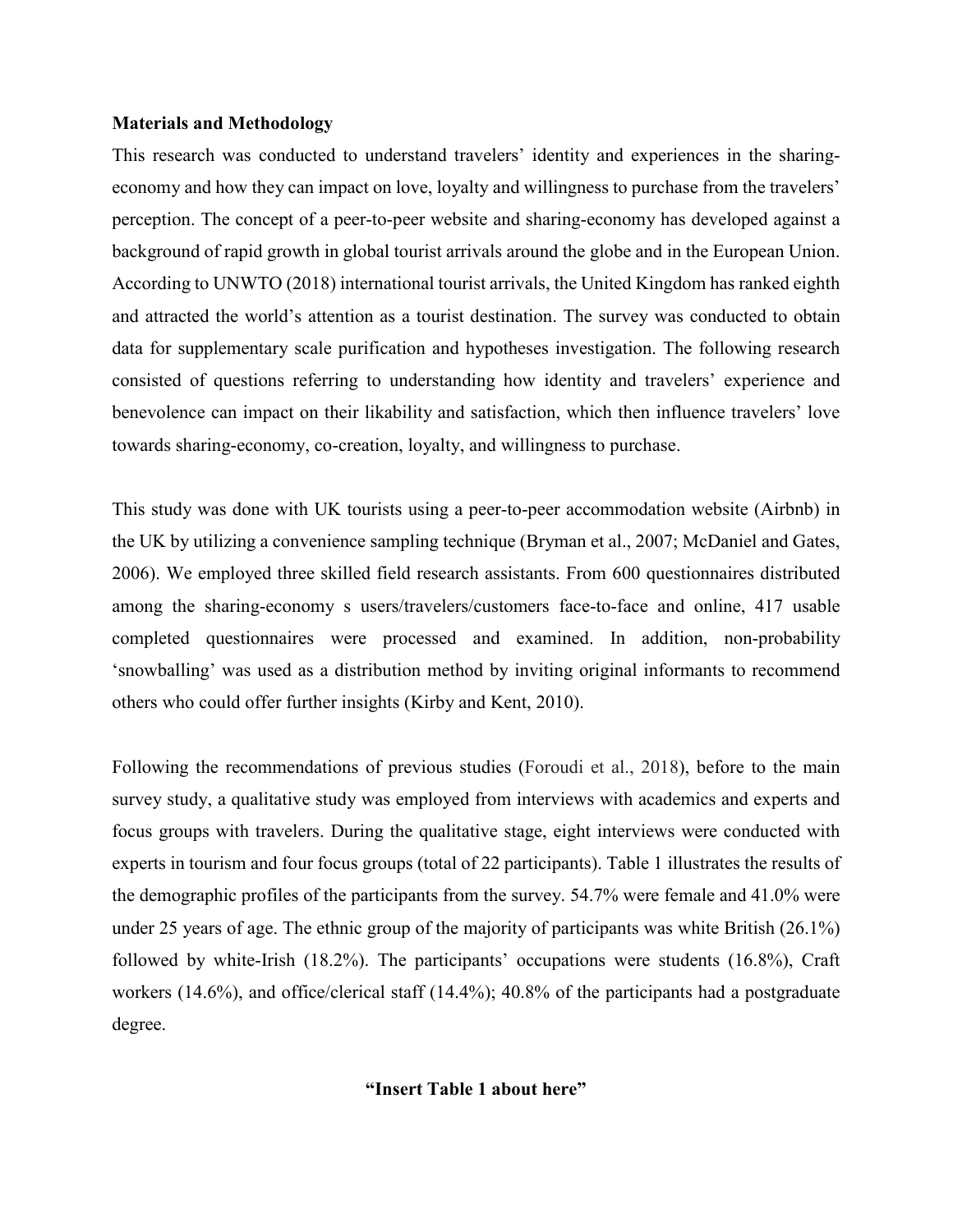#### *Measurement*

This study employed the item measurement for the research constructs of interest which were wellrecognized from previous studies (Foroudi et al., 2018), established to be psychometrically sound (Churchill, 1979; Hair et al., 2006) (Table 2). Identity was measured with four constructs (personality, positioning, prestige, and promise) (Melewar et al., 2017; Hatch and Schultz, 2001; Hwang and Han, 2014) and experience with 2 constructs (affective experience and intellectual experience) (Dennis et al., 2014; Foroudi et al., 2016; Yuksel et al., 2010). Benevolence was measured via 3 item measurements (Tussyadiah and Park, 2018). Likability was measured through 3 item measurements (Nguyen et al., 2015; Reysen, 2005). Satisfaction was measured through 3 item measurements (Chu and Lu, 2007). The love contained 2 constructs (passion and intimacy) based on the context of the research (Albert and Valette-Florence 2010). Co-creation was measured through 3 item measurements (Grissemann and Stokburger-Sauer, 2012). Loyalty was obtained through 4 item measurements (Kolar and Zabkar 2010). Ultimately, willingness to purchase was analyzed through 3 item measurements (Chu and Lu, 2007). Respondents were asked to show their feelings on seven-point Likert-type scales ranging from (1) strongly disagree to (7) strongly agree.

The genuine measurement scales were subjected to a series of reliability and factor investigations. Table 2 illustrates the descriptive data for the current constructs of interest. The composite reliability (construct level reliability) reassures that items assigned to the same constructs reveal higher relationships with other items. Based on the recommendation by Hair et al. (2006) and Nunnally (1978), the compound reliabilities of the scales were all above the commonly accepted requirements for psychometric reliability examinations (.862 through .979>.70).

#### **"Insert Table 2 about here"**

#### **Results and Analysis**

To examine inter-relationships between the current study variables and to clarify the variables in terms of their common-underlying-factors, EFA (exploratory factor analysis) was employed (Hair et al. 2006). In addition, EFA was employed to scrutinize internal reliability, illuminate the factor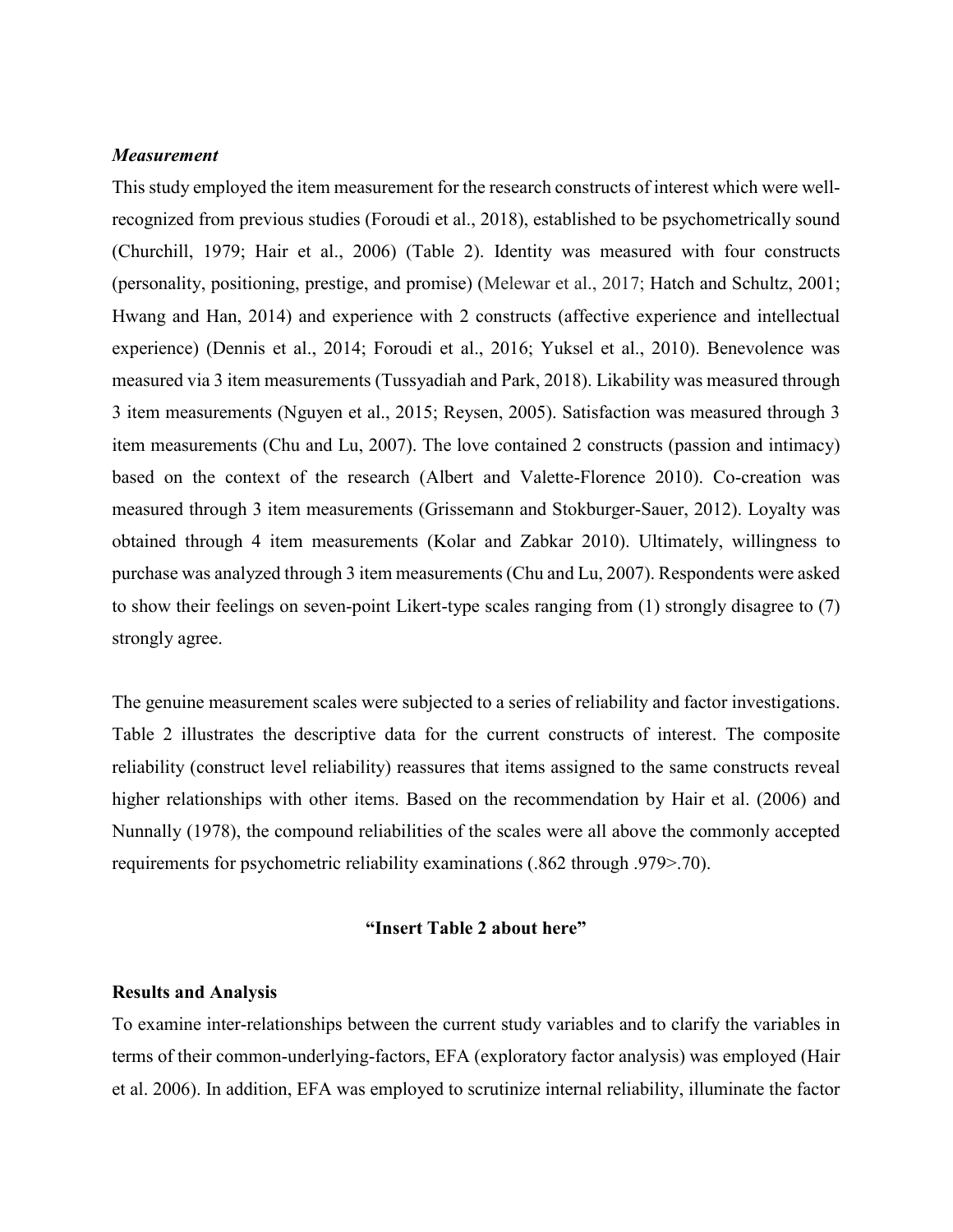structure of measures, and determine underlying structures in the research constructs (Tabachnick and Fidell, 2007). Initially, 44 measures of the nine proposed constructs were subjected for EFA. Table 2 reports item loadings, ranging from 0.726 through 0.955 from the rotated component matrix, the results show they satisfy the minimum criteria for factor loadings (Hair et al., 2006) and the fitness in the theoretical factor structures. Furthermore, the results specify that each factor was internally consistent (Nunnally and Bernstein, 1978). Table 3 illustrates the correlation matrix for the constructs.

#### **"Insert Table 3 about here"**

This research predominantly uses a positivist paradigm (a quantitative method) to inspect the causal association among the proposed research hypotheses (DeVellis, 2012). In order to examine the model and hypotheses, AMOS 21 (analysis of moment structure) was used. Based on the recommendation by Hair et al. (2006) and Tabachnick and Fidell (2007), the model fit was checked for total fit indices. RMSEA (the root mean squared approximation of error) (0.055<0.08) and CFI (the comparative fit index) (.936) provide sufficient special information to the model which presents an acceptable fit (Garver and Mentzer, 1999). TLI (Tucker-Lewis index) and IFI (the incremental fit index) were 0.931 and 0.936 respectively. All were greater than the recommended threshold of 0.90 and each criterion of fit, so indicated that the proposed measurement model fit was satisfactory (Hair et al., 2006).

Furthermore, GFI (the goodness-of-fit index) measures the fitness of a model in comparison with another model and the result (0.813) and AGFI (the adjusted goodness-of-fit index) changes model complexity (0.789). Both the GFI and AGFI are below the acceptable shortcuts levels. According to Hair et al. (2006), there is no specific value on any index that can separate distinct models into satisfactory and unsatisfactory fits. Based on the standardized parameter estimates for the hypothesized associations between the research constructs, the findings offer support for H1a (identity->experience  $\gamma=0.555$ , t=5.644) and H1b (identity->benevolence  $\gamma=0.522$ , t=4.89). Regarding H2a (experience->benevolence), the relationship between customers'/visitors'/tourists' experience and their benevolence to Airbnb was not statistically significant ( $\gamma$ =.129, t=1.381, p. 0.167). On the other hand, there is a significant relationship between travelers' experience and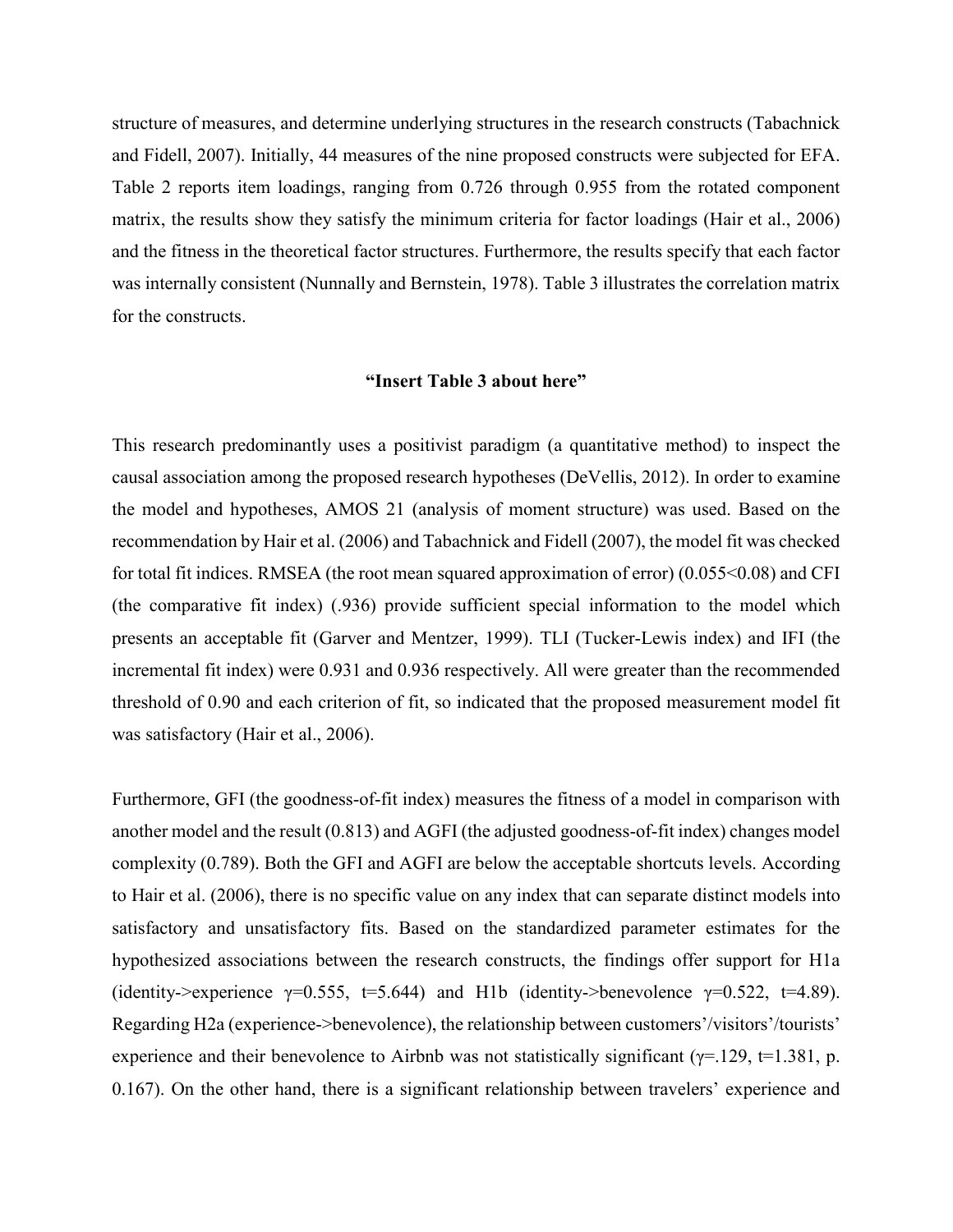their satisfaction (H2b  $\gamma$ =0.392, t=2.664) and likability (H2c  $\gamma$ =0.66, t=4.602). With regard to hypothesis H3, there is a significant relationship between travelers' benevolence and their satisfaction ( $\gamma$ =.195, t=3.09). H4a (likability->travelers' sharing-economy love) and H4b (satisfaction->travelers' sharing-economy love) were accepted ( $\gamma$ =0.34, t=5.771;  $\gamma$ =0.183, t=5.185, respectively). The relationship between travelers' sharing-economy love and co-creation (H5a), loyalty (H5b), and willingness to purchase (H5c) ( $\gamma$ =.645, t=4.298;  $\gamma$ =0.691, t=4.557;  $\gamma$ =1.06, t=5.429, respectively) are confirmed. The relationship between co-creation and loyalty (H6:  $\gamma$ =0.064, t=1.382, *p* 0.167) was accepted. In addition, the results show that there is no relationship between travelers' loyalty and willingness to purchase (H7:  $\gamma$ =0.063, t=1.107, *p* 0.268). Therefore, hypotheses 6 and 7 were rejected. As for the findings, it can be a challenge for online sharing-economy to upsurge their effect on consumers'/travelers' loyalty. Table 4 illustrates the results of hypotheses' examinations; ten out of thirteen hypotheses were accepted.

#### **"Insert Table 4 about here"**

#### **Discussion**

Nowadays, owing to revolutions in the micro- (customers, competitors in the market, etc.) and macro- environment (political, demographic), the tourism industry has to overcome many challenges. As a result, within such profound changes, the question of what are the most effective factors that have impact on tourists' decisions to visit a destination is gaining more significance in the tourism industry than before (Kastenholz et al., 2012). Making tourists/customers feel love is one of the most vital concerns for any sustainable tourist firms. Thoughts like this raise the questions of the main issues affecting love and the consequences of brand love in sharing-economy firms such as Airbnb, and when and why such relationships are likely to happen. Academic scholars, tourism policy makers and managers need to find an answer in order to find the most effective and tactful strategy within such sweeping and lightning-fast pace. In the light of the preceding discussion, the first purpose of the study was to search and find an integrated model considering the effects and antecedents of brand love.

The research provides such invaluable insight regarding the demand side of sharing-economy firms such as Airbnb. The results revealed that identity is favorable to travelers and impacts on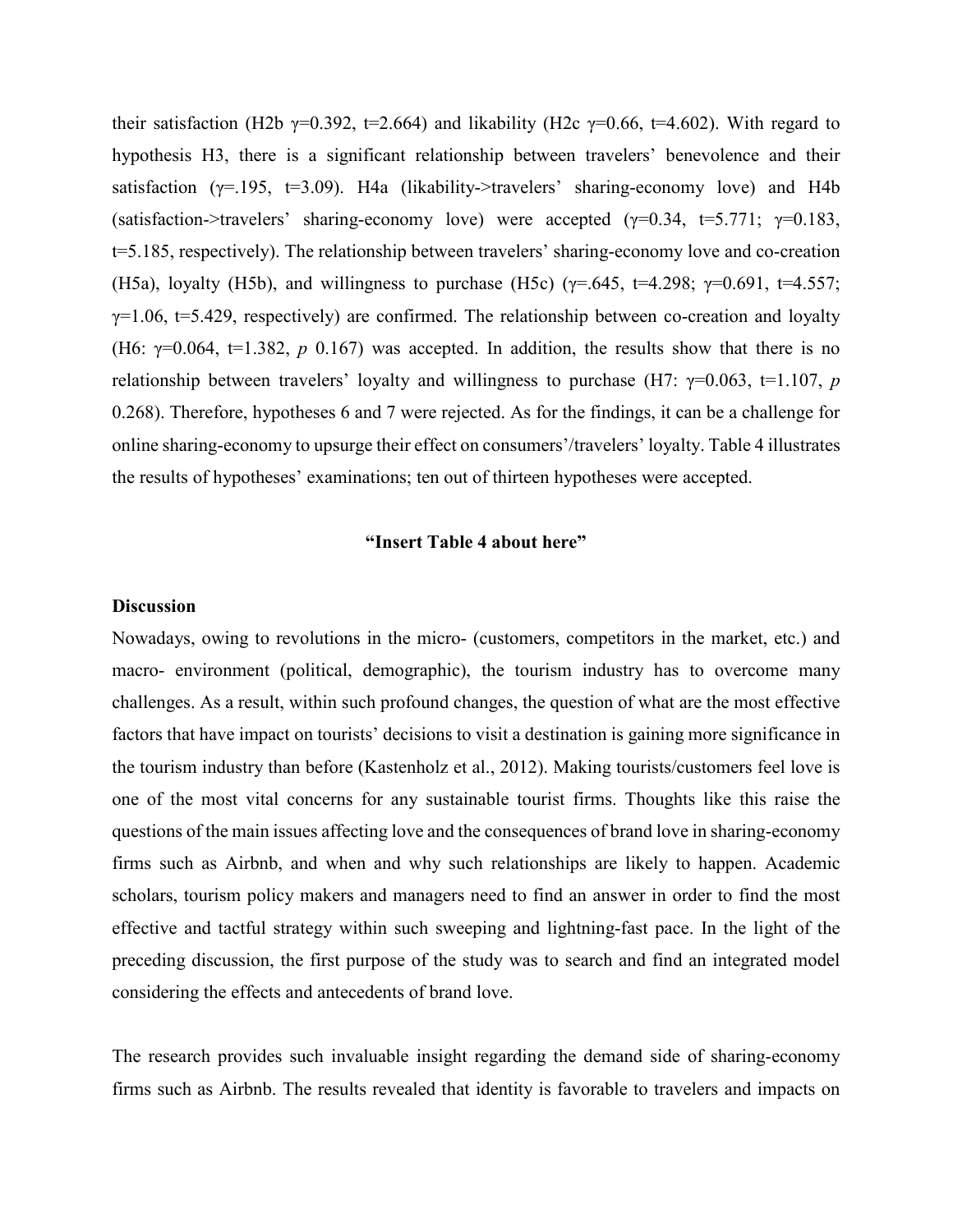their attitude toward the experience and benevolence. Such findings proffer suggestion for tourism managers and policy makers about how to create and manage peer-to-peer accommodation websites. With the growth and widely increasing usage and necessity of World Wide Web tools (Segota, 2015), it might be necessary for managers to consider the tools used in creating and enhancing benevolence and their customer experience.

In a peer-to-peer- accommodation website like Airbnb, customer experience is the key contributing factor for likability and satisfaction. This result is consistent with prior research in tourism and marketing literature, which shows that experience can shape satisfaction and likeability (Brakus et al., 2009). However, in peer-to-peer accommodation websites like Airbnb, experience was not found to have an effect on benevolence. Such findings contradict previous academic literature (Jevons and Gabbott, 2000). The experience provided in peer-to-peer websites should be likable and meet customers' needs so that they are satisfied with their choice. On the other hand, firms and policy makers can increase their customers' benevolence through enhancement of their identity.

Benevolence influences likability and satisfaction. This is expected as customers find a website or a sharing-economy more likable when they can easily find benevolence on it and they also become more satisfied as they try to meet their needs through it. As there has been limited study regarding the influence of benevolence on satisfaction, this study can add knowledge to academic literature. However, this study is in line with studies carried out on this topic (Chang, 2014; Drennan et al., 2015). Therefore, the trustworthiness of a peer-to-peer accommodation website (like Airbnb) can assist tourism managers in shaping tourists' perspective. However, the website, like Airbnb, should be carefully monitored and built so that customers can trust on it.

Likability was found effective in forming customer love and customer satisfaction in peer-to-peer accommodation websites like Airbnb. This result was consistent with prior results (Fornell et al., 2010; Park et al., 2010). As likability has influence on brand love (Nguyen and Melewar, Chen, 2013), policy makers and tourism managers should try to adopt an approach for increasing customers' love through customer likability.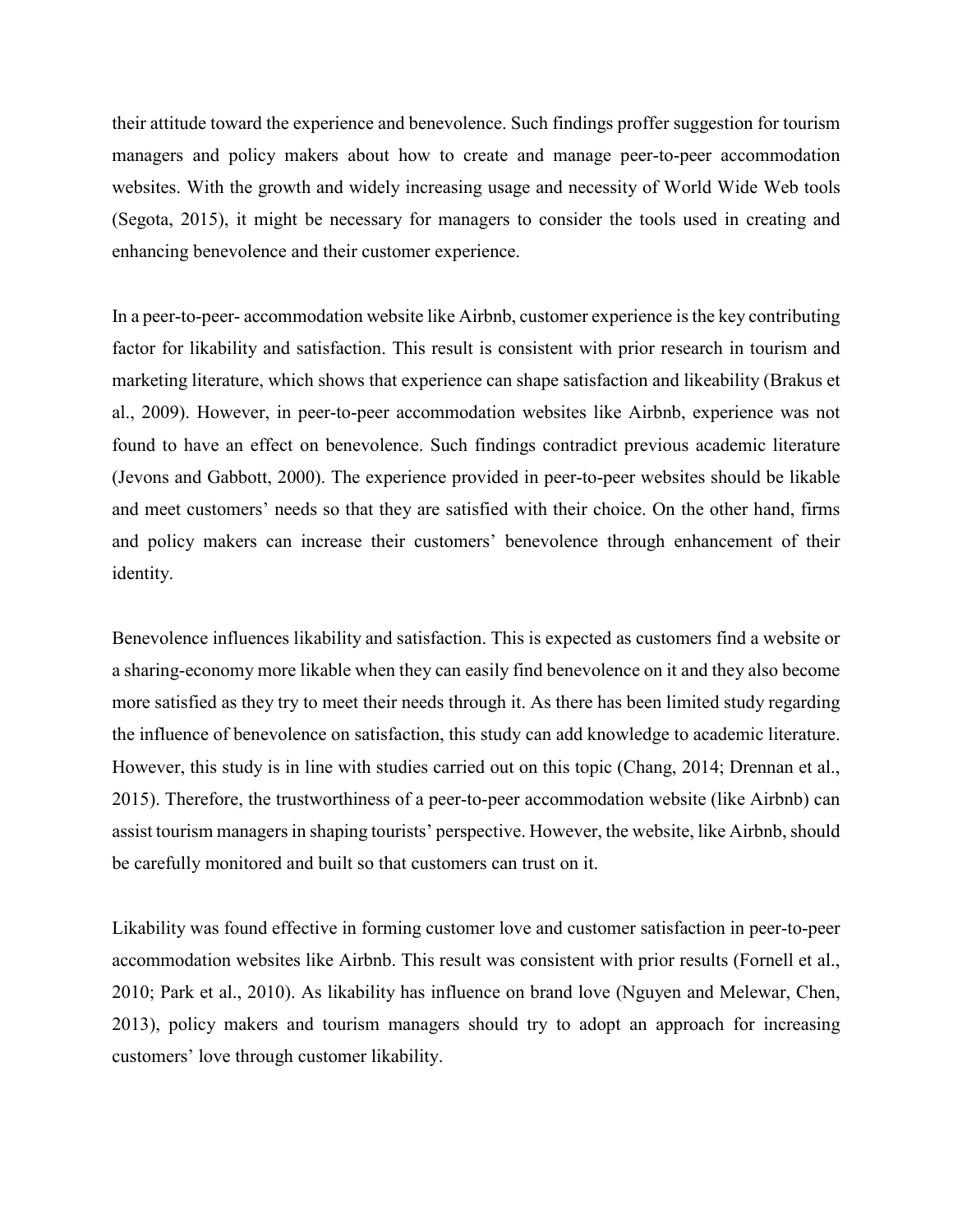On the other side, satisfaction was found to be an influence on love as well. As stated by Carroll and Ahuvia (2006), satisfied customers can show emotional attachment to a particular brand. As a result, like the previous studies, satisfaction was found effective on brand love (Batra et al., 2012; Roy et al., 2013). By making customers satisfied with their choice, policymakers and tourism managers can make their customers love their peer-to-peer sharing accommodation. As a matter of fact, the more customers are satisfied, the more s/he is likely to love a firm.

The results of the study revealed that love can have an impact on co-creation, loyalty, and ultimately willingness to purchase. These results are found to be in line with preceding researchers in the marketing literature and tourism context (Aro et al., 2018; Liu et al., 2018). These results support the prior finding that brand love can result in loyalty (Giovanis and Athanasopoulou, 2018), co-creation (Kaufman et al., 2016), and willingness to purchase (Liu et al., 2018). Due to the importance of love and the significant consequences of it on tourists, tourism managers and marketing managers can increase their customers' loyalty thorough love and can make their customers keen to buy their services and products. What is more, due to the necessity of co-creation in peer-to-peer accommodation websites like Airbnb, where customers mainly make and produce most of the website content, it is vital to engage travelers in co-creation and actively involve them in making content in a website.

On the other hand, co-creation was found not to have an effect on customer loyalty. The result was found to be in contrast to the result of other researchers (Rihova et al., 2018; Bru and Scaringella, 2018). Perhaps the result could be because of the peer-to-peer context behavior that customers demonstrate. Another unexpected result derived from the survey illustrates that the traveler's loyalty has no impact on peer-to-peer customer's willingness to purchase. This result is also in contrast to the prior research (Li et al., 2018; Srinivasan et al., 2002). These two unexpected results may be because of the context of the study.

#### **Conclusion and Limitation**

Peer-to-peer accommodation websites are becoming the next phenomenon in the tourism industry. More and more tourists and travelers are using them these days. However, there is a limited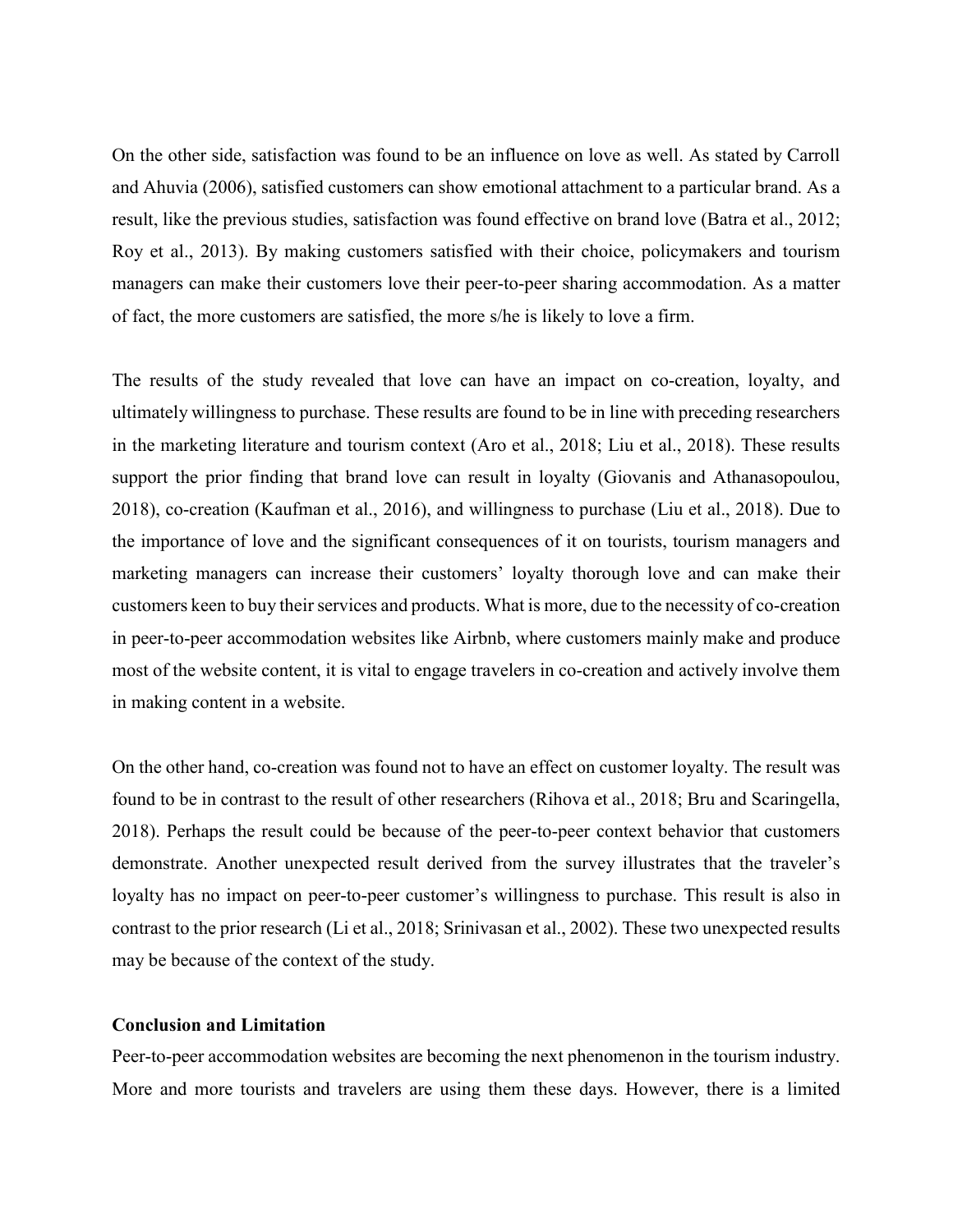understanding of why tourists are becoming more interested in using peer-to-peer accommodation websites like Airbnb instead of traditional bookings. The main contribution of this research was to investigate the antecedents and consequences of brand love. The first contribution of this research is to increase the understanding of the traveler's perception towards new emerging peer-to-peer accommodation websites like Airbnb and of how brand love can impact on the loyalty of travelers and tourists. The current study aims to support the idea that love is one of the most important factors for actively involving tourists in producing content for peer-to-peer sharing accommodation.

Just like all other research, the current study has a number of limitations. The main limitation of this study is regarding the context of the study. The study context was London; however, the result might be different in other regions of the world, for example in Asia owing to their different culture. To remedy this situation, future research should take into account the moderating role of culture as well. What is more, future research can include other cities with more diverse population and tourists. Secondly, this research only considered Airbnb customers and other peer-to-peer accommodation websites (e.g., Booking.com). Future researchers are recommended to focus on other peer-to-peer websites such as booking.com and compare those results with our results. Finally, as individual evaluation can vary, it might be that a different cultural background may be related to different perceptions of love. Therefore, further studies should be expanded to develop the conceptual model by adding cultural variables as well. This study encourages researchers and practitioners to follow up a number of potentially useful areas of future research.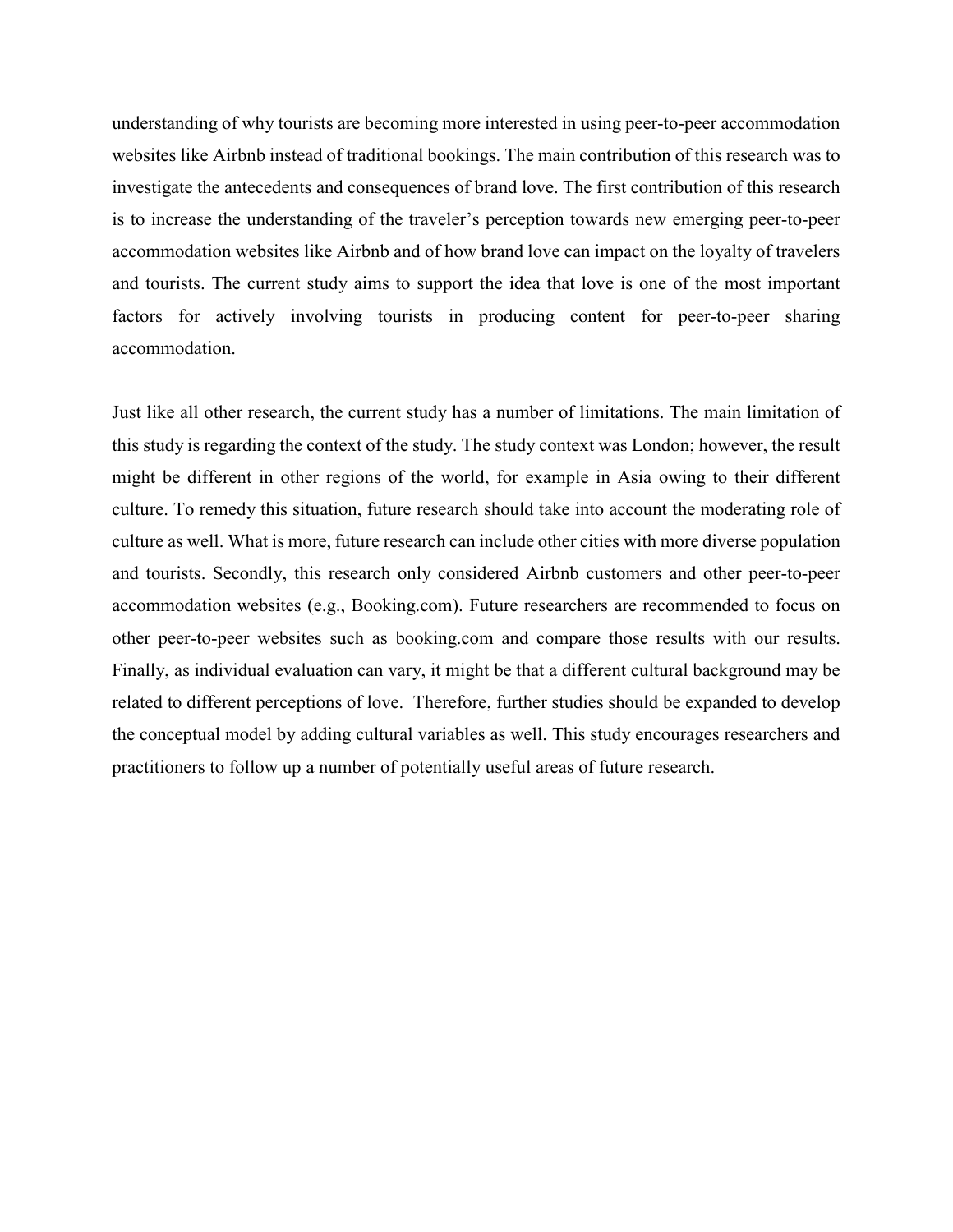#### **References:**

- lbert, N., and Merunka, D. (2013). The role of brand love in consumer-brand relationships. Journal of Consumer Marketing, 30(3),258-266.
- Albert, N., and Valette-Florence, P. (2010). Measuring the love feeling for a brand using interpersonal love items. Journal of Marketing development and Competitiveness, 5(1),57.
- Albert, N., Merunka, D., and Valette-Florence, P. (2007). When Consumers Love Their Brands: Exploring the Concept and its Dimensions. Journal of Business Research, 61(10),1062- 1075
- Albert, N., Merunka, D., and Valette-Florence, P. (2013). Brand passion: Antecedents and consequences. Journal of Business Research, 66(7),904-909.
- Almeida-Santana, A., and Moreno-Gil, S. (2018). Understanding tourism loyalty: Horizontal vs. destination loyalty. Tourism Management, 65(April),245-255.
- Altinay, L., Brookes, M., Madanoglu, M., and Aktas, G. (2014). Franchisees' trust in and satisfaction with franchise partnerships. Journal of Business Research, 67(5),722-728.
- Aro, K., Suomi, K., and Saraniemi, S. (2018). Antecedents and consequences of destination brand love-A case study from Finnish Lapland. Tourism Management, 67(August),71-81.
- Auh, S., Bell, S.J., McLeod, C.S., and Shih, E. (2007). Co-production and customer loyalty in financial services. Journal of Retailing, 83(3),359-370.
- Bagozzi, R.P., and Dholakia, U.M. (2006). Antecedents and purchase consequences of customer participation in small group brand communities. International Journal of research in Marketing, 23(1),45-61.
- Bairrada, C.M., Coelho, F., and Coelho, A. (2018). Antecedents and outcomes of brand love: utilitarian and symbolic brand qualities. European Journal of Marketing, 52(3/4),656-682.
- Batra, R., Ahuvia, A., and Bagozzi, R.P. (2012). Brand love. Journal of Marketing, 76(2),1-16.
- Benur, A.M., and Bramwell, B. (2015). Tourism product development and product diversification in destinations. Tourism Management, 50(October),213-224.
- Bilgihan, A. (2016). Gen Y customer loyalty in online shopping: An integrated model of trust, user experience and branding. Computers in Human Behavior, 61(August),103-113.
- Black, I., and Veloutsou, C. (2017). Working consumers: Co-creation of brand identity, consumer identity and brand community identity. Journal of Business Research, 70(January),416- 429.
- Boo, S., and Busser, J.A. (2018). Meeting planners' online reviews of destination hotels: A twofold content analysis approach. Tourism Management, 66(June),287-301.
- Brakus, J.J., Schmitt, B.H., and Zarantonello, L. (2009). Brand experience: what is it? How is it measured? Does it affect loyalty? Journal of Marketing, 73(3),52-68.
- Brashear, T.G., Manolis, C., and Brooks, C.M. (2005). The effects of control, trust, and justice on salesperson turnover. Journal of Business Research, 58(3),241-249.
- Brown, G., Smith, A., and Assaker, G. (2016). Revisiting the host city: An empirical examination of sport involvement, place attachment, event satisfaction and spectator intentions at the London Olympics. Tourism Management, 55(August),160-172.
- Bru, M., and Scaringella, L. (2018). Can Online Co-creation Influence Lead Users' and Opinion Leaders' Behaviors? In Knowledge, Learning and Innovation (pp. 27-47). Springer, Cham.
- Bryman, A., Bell, E., Mills, A.J., and Yue, A.R. (2007). Business research strategies. Business research methods, Oxford University Press, UK.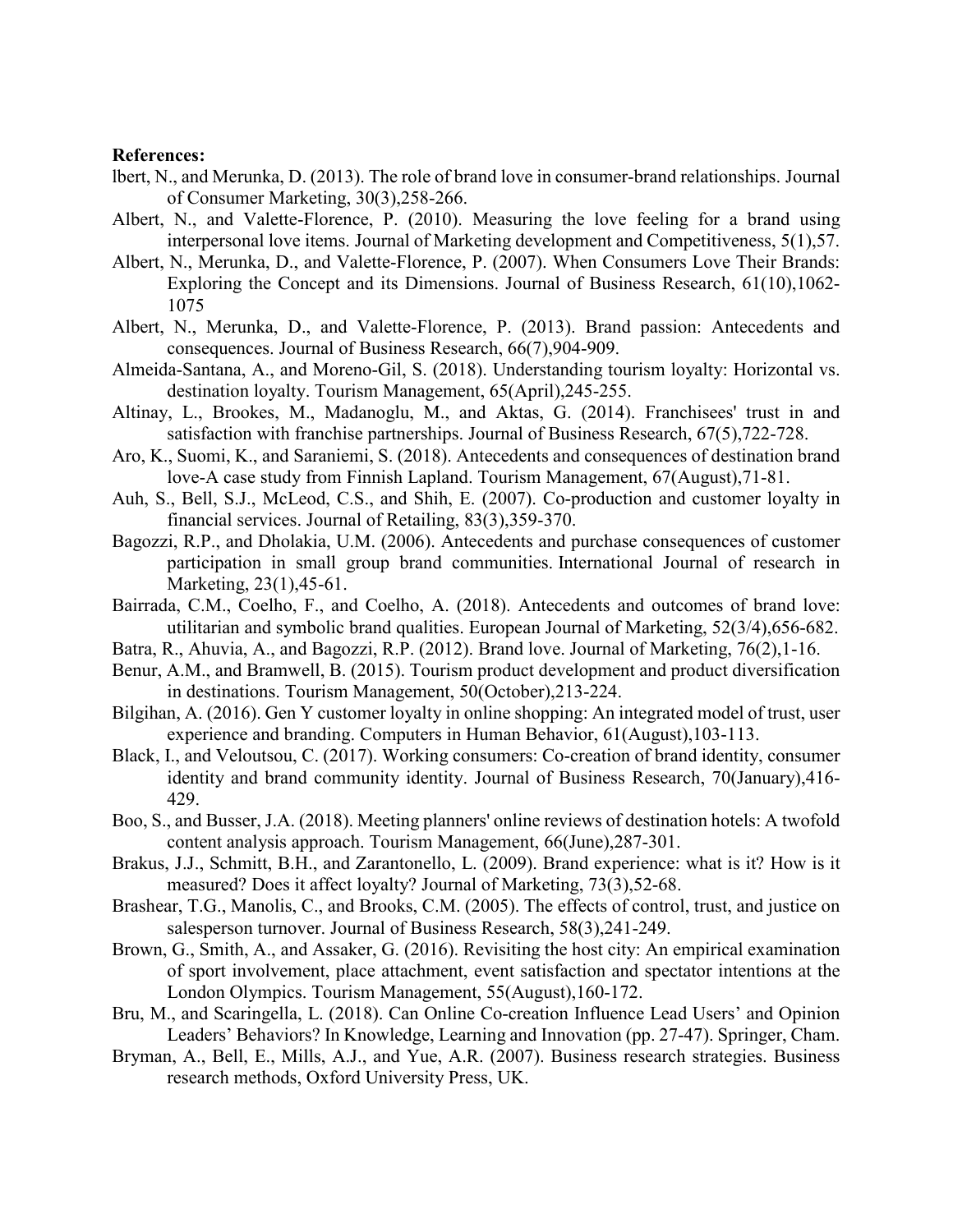- Busser, J.A., and Shulga, L.V. (2018). Co-created value: Multidimensional scale and nomological network. Tourism Management, 65(April),69-86.
- Carroll, B.A., and Ahuvia, A.C. (2006). Some antecedents and outcomes of brand love. Marketing Letters, 17(2),79-89.
- Casidy, R., Wymer, W., and O'Cass, A. (2018). Enhancing hotel brand performance through fostering brand relationship orientation in the minds of consumers. Tourism Management, 66(June),72-84.
- Chang, K.C. (2014). Examining the effect of tour guide performance, tourist trust, tourist satisfaction, and flow experience on tourists' shopping behavior. Asia Pacific Journal of Tourism Research, 19(2),219-247.
- Chen, C.C., Huang, W.J., and Petrick, J.F. (2016). Holiday recovery experiences, tourism satisfaction and life satisfaction–Is there a relationship? Tourism Management, 53(April),140-147.
- Chi, C.G.Q., and Qu, H. (2008). Examining the structural relationships of destination image, tourist satisfaction and destination loyalty: An integrated approach. Tourism Management, 29(4),624-636.
- Choi, M., Law, R., and Heo, C.Y. (2016). Shopping destinations and trust–tourist attitudes: Scale development and validation. Tourism Management, 54,490-501.
- Choo, H., and Petrick, J.F. (2014). Social interactions and intentions to revisit for agritourism service encounters. Tourism Management, 40(February), 372-381.
- Chu, C.W., and Lu, H.P. (2007). Factors influencing online music purchase intention in Taiwan: An empirical study based on the value-intention framework. Internet Research, 17(2),139- 155.
- Churchill Jr., G.A. (1979). A paradigm for developing better measures of marketing constructs." Journal of Marketing Research, 16(1),64-73.
- Daugherty, T., Li, H., & Biocca, F. (2008). Consumer learning and the effects of virtual experience relative to indirect and direct product experience. Psychology & Marketing, 25(7),568-586.
- David, M.E. (2018). I love the product but will you? The role of interpersonal attachment styles in social projection. Psychology & Marketing, 35(3),197-209.
- Dennis, C., Brzkus, J.J., Gupta, S., and Alamanos, E. (2014). The effect of digital signage on shoppers' behavior: The role of the evoked experience. Journal of Business Research, 67(11),2250-2257.
- DeVellis, R.F. (2003). Scale development: Theory and applications. Applied social research methods series, Sage, CA.
- Doney, P.M., and Cannon, J.P. (1997). An examination of the nature of trust in buyer-seller relationships. Journal of Marketing, 61(2),35-51.
- Drennan, J., Bianchi, C., Cacho-Elizondo, S., Louriero, S., Guibert, N., and Proud, W. (2015). Examining the role of wine brand love on brand loyalty: A multi-country comparison. International Journal of Hospitality Management, 49(August),47-55.
- Eelen, J., Özturan, P., and Verlegh, P.W. (2017). The differential impact of brand loyalty on traditional and online word of mouth: The moderating roles of self-brand connection and the desire to help the brand. International Journal of Research in Marketing, 34(4),872-891.
- Eid, R., and El-Gohary, H. (2015). The role of Islamic religiosity on the relationship between perceived value and tourist satisfaction. Tourism Management, 46(February),477-488.
- Ewing, M.T., and Napoli, J. (2005). Developing and validating a multidimensional nonprofit brand orientation scale. Journal of Business Research, 58(6),841-853.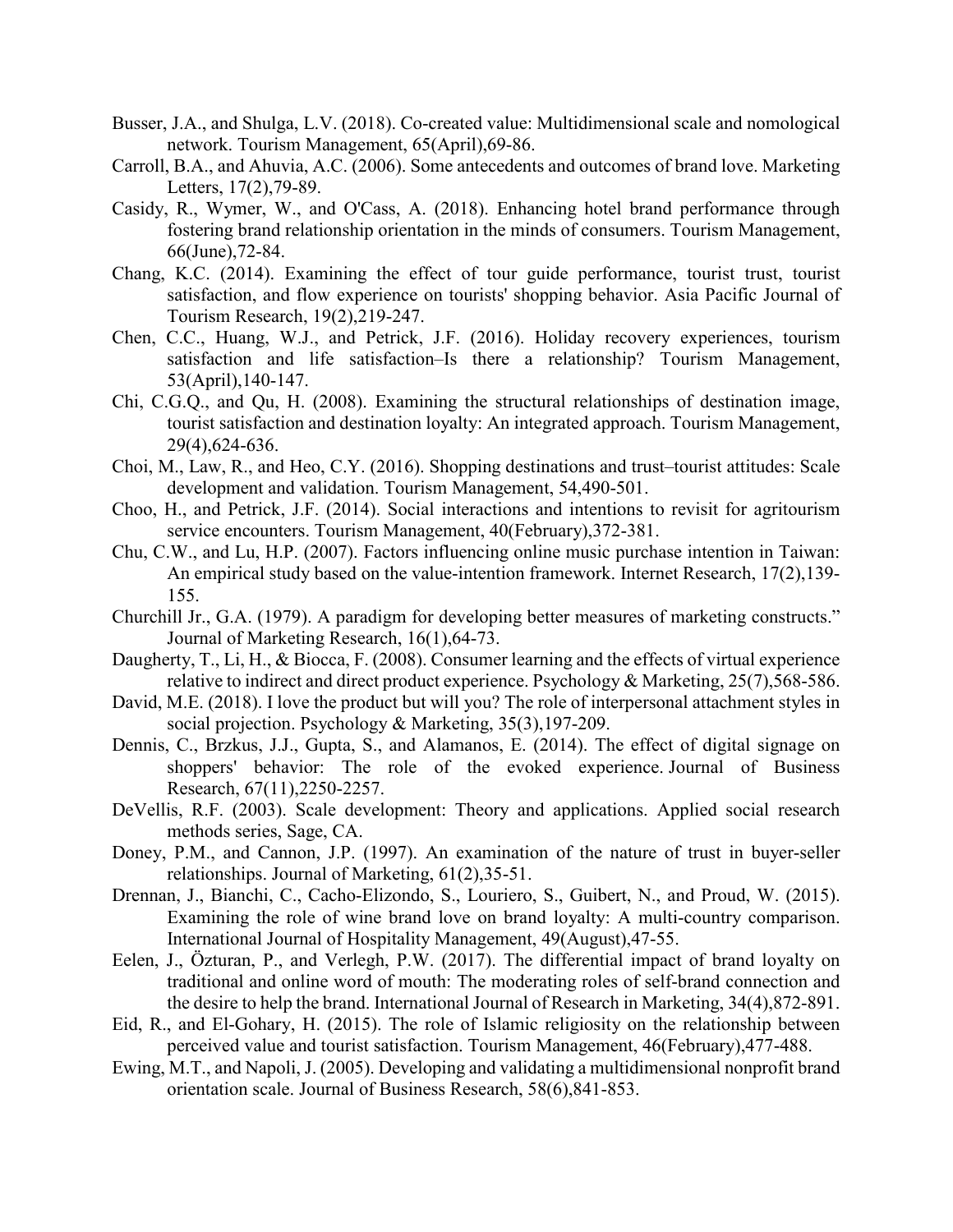- Fang, B., Ye, Q., Kucukusta, D., and Law, R. (2016). Analysis of the perceived value of online tourism reviews: Influence of readability and reviewer characteristics. Tourism Management, 52(February),498-506.
- Fernandes, T., and Cruz, M. (2016). Dimensions and outcomes of experience quality in tourism: The case of Port wine cellars (July),371-379.
- Fetscherin, M., and Heinrich, D. (2015). Consumer brand relationships research: A bibliometric citation meta-analysis. Journal of Business Research, 68(2),380-390.
- Filieri, R., Alguezaui, S., and McLeay, F. (2015). Why do travelers trust TripAdvisor? Antecedents of trust towards consumer-generated media and its influence on recommendation adoption and word of mouth. Tourism Management, 51(December),174-185.
- Fornell, C., Rust, R.T., and Dekimpe, M.G. (2010). The effect of customer satisfaction on consumer spending growth. Journal of Marketing Research, 47(1),28-35.
- Foroudi, P., Akarsu, T.N., Ageeva, E., Foroudi, M.M., Dennis, C., and Melewar, T.C. (2018). Promising the Dream: The Changing Destination Image of London through the Effect of Website Place. Journal of Business Research, 83(Feb),97-110.
- Foroudi, P., Dinnie, K., Kitchen, P. J., Melewar, T.C., and Foroudi, M.M. (2017). IMC antecedents and the consequences of planned brand identity in higher education. European Journal of Marketing, 51(3), 528-550.
- Foroudi, P., Jin, Z., Gupta, S., Melewar, T.C., and Foroudi, M.M. (2016). Influence of innovation capability and customer experience on reputation and loyalty. Journal of Business Research, 69(11),4882-4889
- Foroudi, P., Jin, Z., Gupta, S., Melewar, T.C. and Foroudi, M.M. (2016). Influence of innovation capability and customer experience on reputation and loyalty. Journal of Business Research, 69 (11),4882-4889.
- Fournier, S., and Mick, D.G. (1999). Rediscovering satisfaction. The Journal of Marketing, 63(4),5-23
- Garver, M.S. and Mentzer, J.T. (1999). Logistics research methods: employing structural equation modeling to test for construct validity. Journal of Business Logistics, 20(1),33-57.
- Geetha, M., Singha, P., and Sinha, S. (2017). Relationship between customer sentiment and online customer ratings for hotels-An empirical analysis. Tourism Management, 61(August),43- 54.
- Giovanis, A.N., and Athanasopoulou, P. (2018). Consumer-brand relationships and brand loyalty in technology-mediated services. Journal of Retailing and Consumer Services, 40(January),287-294.
- Grissemann, U.S., and Stokburger-Sauer, N.E. (2012). Customer co-creation of travel services: The role of company support and customer satisfaction with the co-creation performance. Tourism Management, 33(6),1483-1492.
- Gurviez, P., and Korchia, M. (2003). Proposal for a multidimensional brand trust scale. In 32nd Emac-Conference-Glasgow, Marketing: Responsible and Relevant, 438-452.
- Ha, H.Y., and Perks, H. (2005). Effects of consumer perceptions of brand experience on the web: Brand familiarity, satisfaction and brand trust. Journal of Consumer Behaviour, 4(6),438- 452.
- Hair Jr., J.F., Black, W.C., Babin, B. ., Anderson, R.E., and Tatham, R.L. (2006). Multivariate data analysis, Upper Saddle River, NJ: Prentice-Hall International.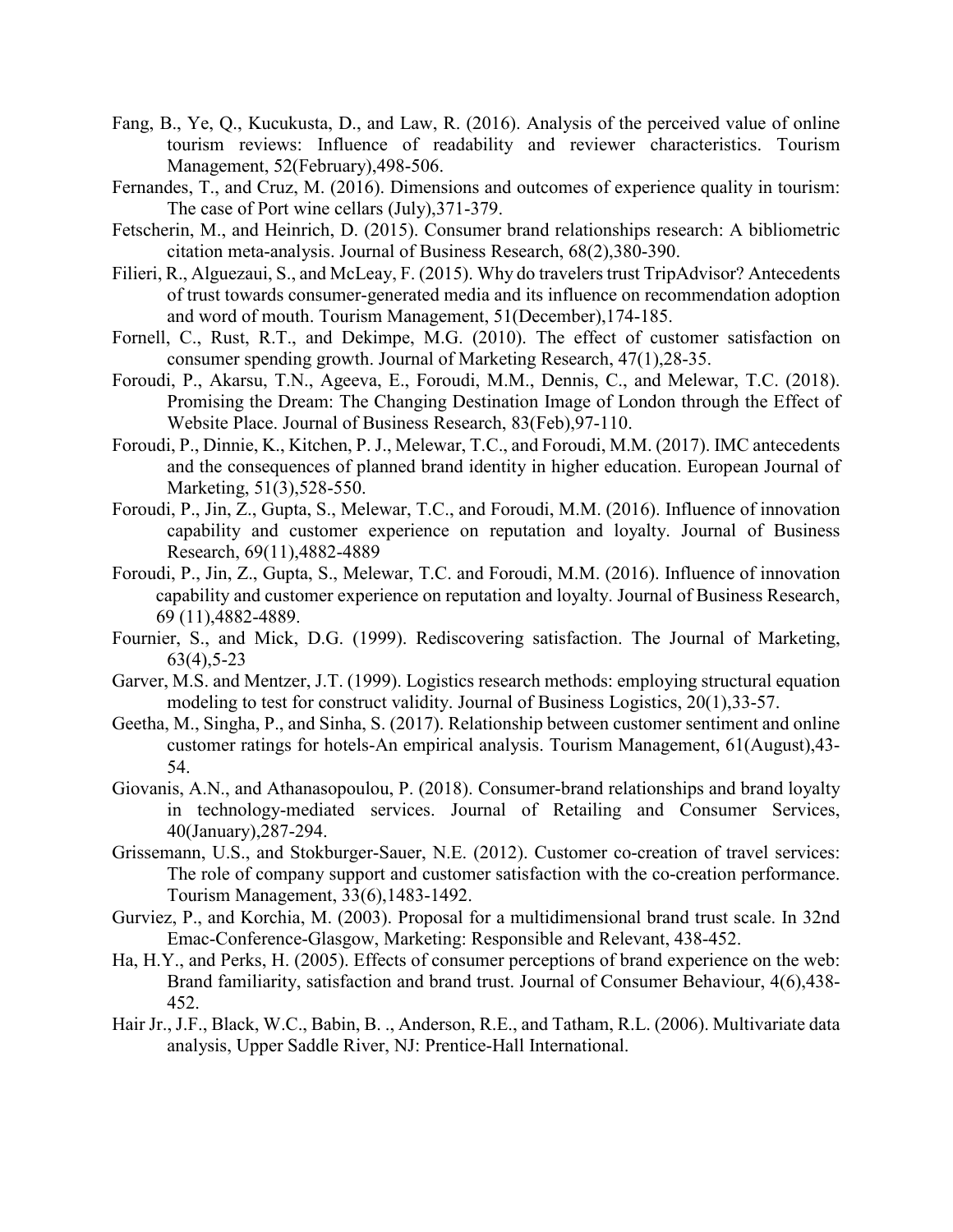- Han, H., and Hyun, S.S. (2015). Customer retention in the medical tourism industry: Impact of quality, satisfaction, trust, and price reasonableness. Tourism Management, 46(February),20-29.
- Han, H., Meng, B., and Kim, W. (2017). Bike-traveling as a growing phenomenon: Role of attributes, value, satisfaction, desire, and gender in developing loyalty. Tourism Management, 59(April),91-103.
- Haryanto, J.O., Moutinho, L., and Coelho, A. (2016). Is brand loyalty really present in the children's market? A comparative study from Indonesia, Portugal, and Brazil. Journal of Business Research, 69(10),4020-4032.
- Hatch, M.J., and Schultz, M. (2010). Toward a theory of brand co-creation with implications for brand governance. Journal of Brand Management, 17(8),590-604.
- Hosany, S., and Gilbert, D. (2010). Measuring tourists' emotional experiences toward hedonic holiday destinations. Journal of Travel Research, 49(4), 513-526.
- Hoyer, W.D., Chandy, R., Dorotic, M., Krafft, M., and Singh, S.S. (2010). Consumer cocreation in new product development. Journal of Service Research, 13(3),283-296.
- Huang, Z.J., and Cai, L.A. (2015). Modeling consumer-based brand equity for multinational hotel brands–When hosts become guests. Tourism Management, 46(February),431-443.
- Hudson, S., Roth, M.S., Madden, T.J., and Hudson, R. (2015). The effects of social media on emotions, brand relationship quality, and word of mouth: An empirical study of music festival attendees. Tourism Management, 47(April),68-76.
- Hussein, A.S. (2017). Effects of Brand Experience on Brand Loyalty in Indonesian Casual Dining Restaurant: Roles of Customer Satisfaction and Brand of Origin. Tourism and Hospitality Management, 24(1),1-14.
- Hwang, J., and Han, H. (2014). Examining strategies for maximizing and utilizing brand prestige in the luxury cruise industry. Tourism Management, 40(Feb),244-259.
- Iordanova, E. (2017). Tourism destination image as an antecedent of destination loyalty: The case of Linz, Austria. European Journal of Tourism Research, 16,214-232.
- Jevons, C., and Gabbott, M. (2000). Trust, brand equity and brand reality in internet business relationships: an interdisciplinary approach. Journal of Marketing Management, 16(6),619- 634.
- Jin, B., Park, J., and Kim, J. (2008). Cross-cultural examination of the relationships among firm reputation, e-satisfaction, e-trust, and e-loyalty. International Marketing Review, 25(3),324-337.
- Kao, Y.F., Huang, L.S., and Wu, C.H. (2008). Effects of theatrical elements on experiential quality and loyalty intentions for theme parks. Asia Pacific Journal of Tourism Research, 13(2),163-174.
- Kara, S., Vredeveld, A.J., & Ross Jr,W.T. (2018). We share; we connect: how shared brand consumption influences relational brand connections. Psychology & Marketing, 35(5),325- 340.
- Kastenholz, E., Eusébio, C., Figueiredo, E., and Lima. J. (2012). Accessibility as competitive advantage of a tourism destination: The case of Lousã. In Field guide to case study research in tourism, hospitality and leisure (369–385). Emerald Group Publishing Limited, UK.
- Kaufmann, H.R., Loureiro, S.M.C., and Manarioti, A. (2016). Exploring behavioural branding, brand love and brand co-creation. Journal of Product and Brand Management, 25(6),516- 526.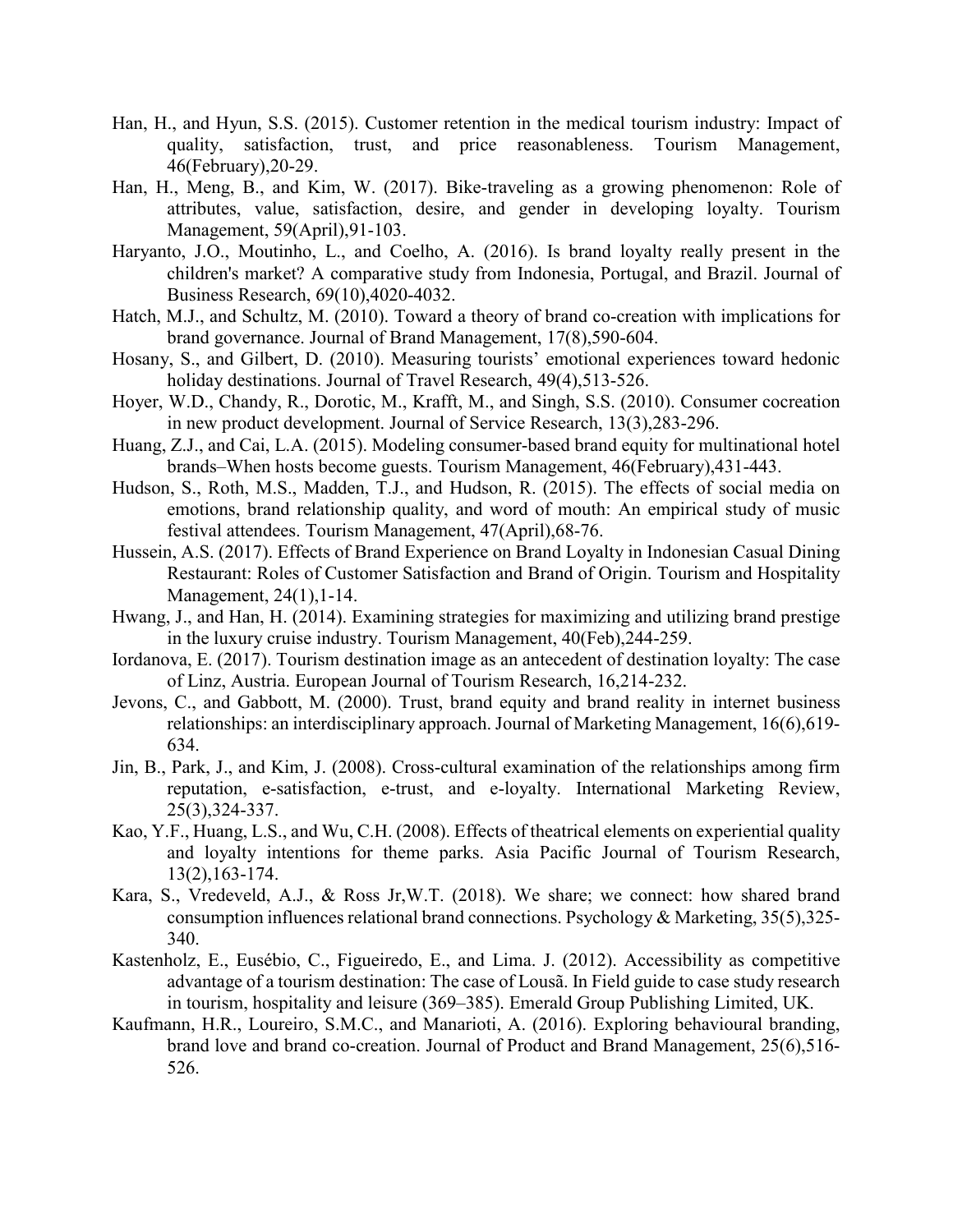- Kelliher, F., Reinl, L., Johnson, T.G., and Joppe, M. (2018). The role of trust in building rural tourism micro firm network engagement: A multi-case study. Tourism Management, 68(October),1-12.
- Kim, J.W., Lee, F., and Suh, Y.G. (2015). Satisfaction and loyalty from shopping mall experience and brand personality. Services Marketing Quarterly, 36(1),62-76.
- Kim, J., and Fesenmaier, D.R. (2017). Sharing tourism experiences: The post trip experience. Journal of Travel Research, 56(1),28-40.
- Kim, M.J., Chung, N., and Lee, C.K. (2011). The effect of perceived trust on electronic commerce: Shopping online for tourism products and services in South Korea. Tourism Management, 32(2),256-265.
- Kim, W.G., Ma, X., and Kim, D.J. (2006). Determinants of Chinese hotel customers' e-satisfaction and purchase intentions. Tourism Management, 27(5),890-900.
- Kirby, A.E., and Kent, A.M. (2010). Architecture as brand: store design and brand identity. Journal of Product and Brand Management, 19(6),432-439.
- Kohler, T., Fuller, J., Matzler, K., Stieger, D. (2011). Co-creation in virtual worlds: the design of the user experience, MIS Quarterly, 35(September),773-788.
- Kolar, T. and Zabkar, V. (2010). A consumer-based model of authenticity: An oxymoron or the foundation of cultural heritage marketing? Tourism management, 31(5),652-664.
- Kotler, P., and Armstrong, G. (2010). Principles of Marketing. Pearson Education, UK.
- Langner, T., Schmidt, J., and Fischer, A. (2015). Is it really love? A comparative investigation of the emotional nature of brand and interpersonal love. Psychology & Marketing, 32(6),624- 634.
- Lau, G.T., and Lee, S.H. (1999). Consumers' trust in a brand and the link to brand loyalty. Journal of Market-Focused Management, 4(4),341-370.
- Leckie, C., Nyadzayo, M.W., and Johnson, L.W. (2016). Antecedents of consumer brand engagement and brand loyalty. Journal of Marketing Management, 32(5-6),558-578.
- Lee, J.S., and Back, K.J. (2010). Reexamination of attendee-based brand equity. Tourism Management, 31(3),395-401.
- Lemon, K.N., and Verhoef, P.C. (2008). Understanding customer experience throughout the customer journey. Journal of Marketing, 80(6),69-96.
- Lin, C.H., and Kuo, B.Z.L. (2016). Tourism Management Perspectives. Tourism Management, 18(April),84-91.
- Lin, Z., Chen, Y., and Filieri, R. (2017). Resident-tourist value co-creation: The role of residents' perceived tourism impacts and life satisfaction. Tourism Management, 61(August),436- 442.
- Liu, C.H.S. (2018). Examining social capital, organizational learning and knowledge transfer in cultural and creative industries of practice. Tourism Management, 64(February),258-270.
- Liu, C.H.S., Horng, J.S., and Chou, S.F. (2015). A critical evaluation of sustainable tourism from the integrated perspective: Conducting moderated–mediation analysis. Tourism Management Perspectives, 16(October),43-50.
- Liu, C.R., Chiu, T.H., Wang, Y.C., and Huang, W.S. (2018). Generation Y's revisit intention and price premium for lifestyle hotels: brand love as the mediator. International Journal of Hospitality and Tourism Administration (April), 1-23.
- Louis, D., and Lombart, C. (2010). Impact of brand personality on three major relational consequences (trust, attachment, and commitment to the brand). Journal of Product and Brand Management, 19(2),114-130.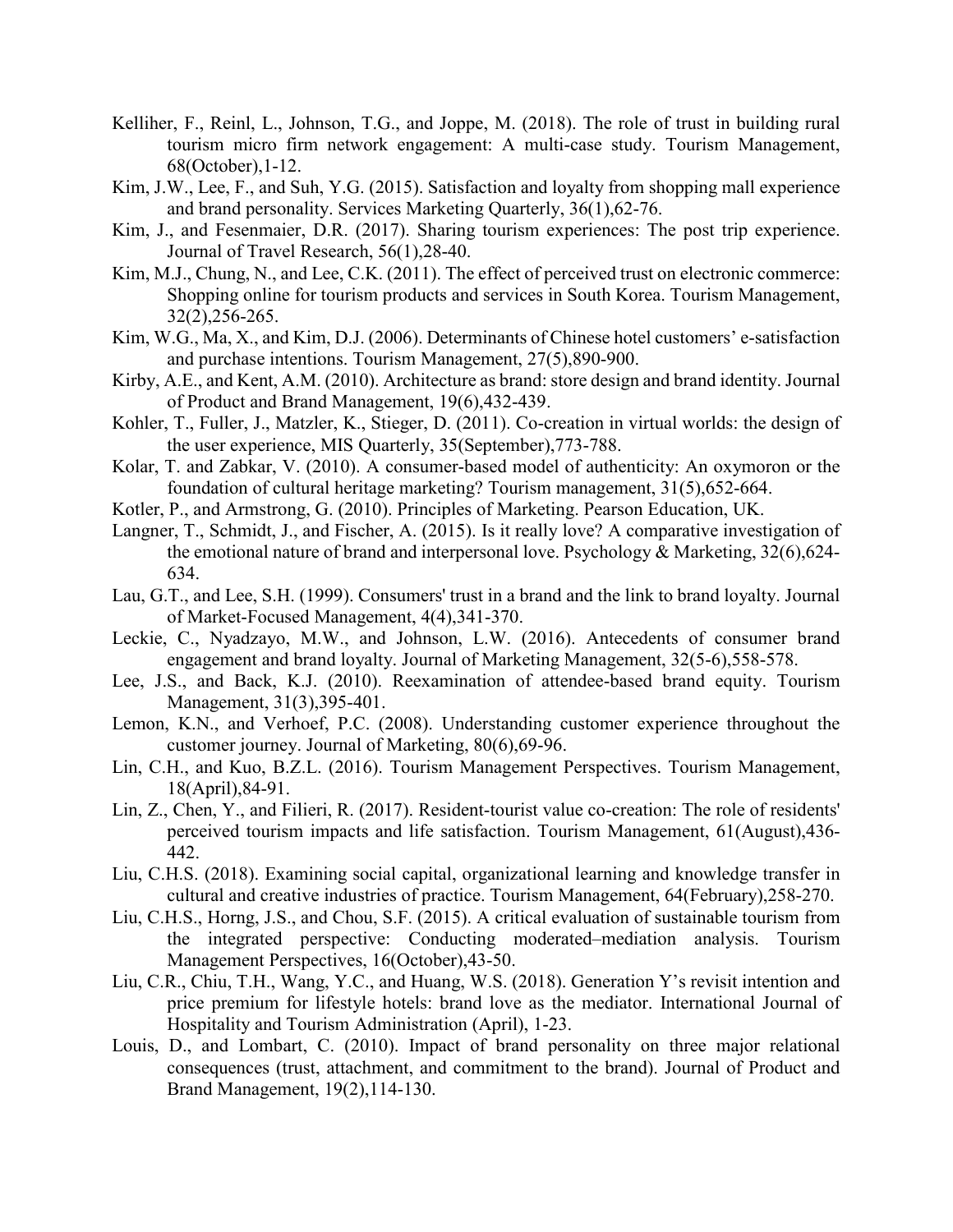- Loureiro, S.M.C., and Kastenholz, E. (2011). Corporate reputation, satisfaction, delight, and loyalty towards rural lodging units in Portugal. International Journal of Hospitality Management, 30(3),575-583.
- McDaniel, C., and Gates, R. (2006). Marketing Research, 7. Auflage, Hoboken.
- McLean, G., Al-Nabhani, K., and Wilson, A. (2018). Developing a Mobile Applications Customer Experience Model (MACE)-Implications for Retailers. Journal of Business Research, 85(April),325-336
- Mehta, R., Polsa, P., Mazur, J., Xiucheng, F., and Dubinsky, A.J. (2006). Strategic alliances in international distribution channels. Journal of Business Research, 59(10-11),1094-1104.
- Melewar, T.C., Foroudi, P., Gupta, S., Kitchen, P.J., and Foroudi, M.M. (2017). Integrating identity, strategy and communications for trust, loyalty and commitment. European Journal of Marketing, 51(3),572-604.
- Merz, M.A., Zarantonello, L., and Grappi, S. (2018). How valuable are your customers in the brand value co-creation process? The development of a Customer Co-Creation Value (CCCV) scale. Journal of Business Research, 82(January),79-89.
- Minghetti, V., and Celotto, E. (2013). Measuring quality of information services: Combining mystery shopping and customer satisfaction research to assess the performance of tourist offices. Journal of Travel Research, 53(5),565-580.
- Narteh, B. (2018). Brand equity and financial performance: The moderating role of brand likeability. Marketing Intelligence and Planning, 36(3),381-395.
- Ngai, E.W. (2002). Customer relationship management research (1992-2002) An academic literature review and classification. Marketing Intelligence and Planning, 23(6),582-605.
- Nguyen, B., Choudhury, M.M., and Melewar, T.C. (2015). An integrated model of firms' brand likeability: antecedents and consequences. Journal of Strategic Marketing, 23(2),122-140.
- Nguyen, B., Melewar, T.C., and Chen, J. (2013). A framework of brand likeability: an exploratory study of likeability in firm-level brands. Journal of Strategic Marketing, 21(4),368-390.
- Nunkoo, R., Ribeiro, M.A., Sunnassee, V., and Gursoy, D. (2018). Public trust in mega event planning institutions: The role of knowledge, transparency and corruption. Tourism Management, 66(June),155-166.
- Nunnally, J.C., and Bernstein, I.H. (1978). Psychometric testing.
- Nusair, K., and Hua, N. (2010). Comparative assessment of structural equation modeling and multiple regression research methodologies: E-commerce context. Tourism Management, 31(3),314-324.
- Oliver, R.L. (1993). Cognitive, affective, and attribute bases of the satisfaction response. Journal of Consumer Research, 20(3),418-430.
- Ouyang, Z., Gursoy, D., and Sharma, B. (2017). Role of trust, emotions and event attachment on residents' attitudes toward tourism. Tourism Management, 63(December),426-438.
- Pandey, S., and Chawla, D. (2014). E-lifestyles of Indian online shoppers: A scale validation. Journal of Retailing and Consumer Services, 21(6),1068-1074.
- Park, J., and Ha, S. (2016). Co-creation of service recovery: Utilitarian and hedonic value and post-recovery responses. Journal of Retailing and Consumer Services, 28(January),310- 316.
- Park, S., Hahn, S., Lee, T., and Jun, M. (2018). Two factor model of consumer satisfaction: International tourism research. Tourism Management, 67(August),82-88.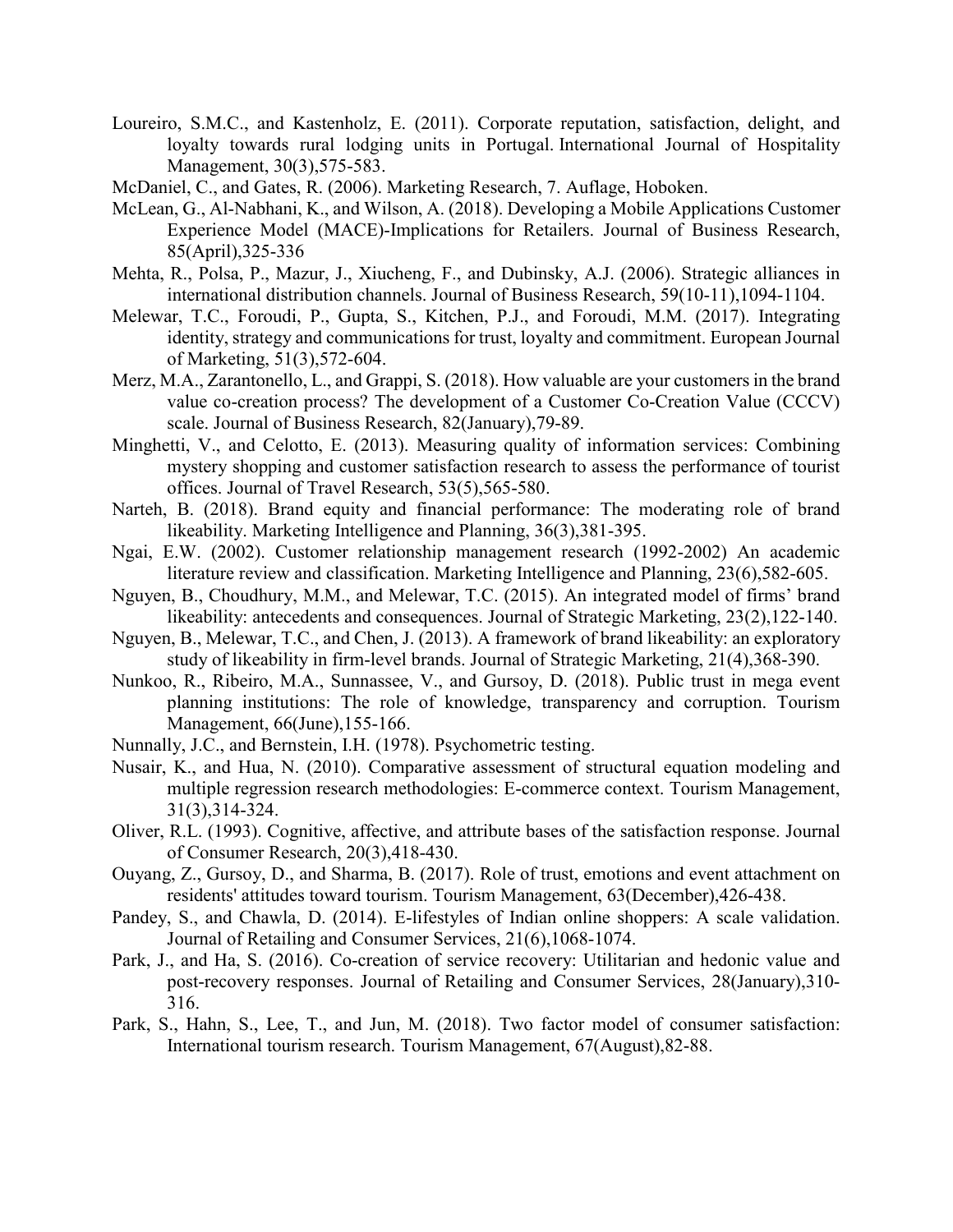- Perez-Vega, R., Taheri, B., Farrington, T., and O'Gorman, K. (2018). On being attractive, social and visually appealing in social media: The effects of anthropomorphic tourism brands on Facebook fan pages. Tourism Management, 66(June),339-347.
- Phillips, B.J., McQuarrie, E.F., and Griffin, W.G. (2014). How visual brand identity shapes consumer response. Psychology and Marketing, 31(3),225-236.
- Ponte, E.B., Carvajal-Trujillo, E., and Escobar-Rodríguez, T. (2015). Influence of trust and perceived value on the intention to purchase travel online: Integrating the effects of assurance on trust antecedents. Tourism Management, 47(April),286-302.
- Prebensen, N.K., and Xie, J. (2017). Efficacy of co-creation and mastering on perceived value and satisfaction in tourists' consumption. Tourism Management, 60(June),166-176.
- Prebensen, N.K., Woo, E., Chen, J.S., and Uysal, M. (2012). Experience quality in the different phases of a tourist vacation: A case of northern Norway. Tourism Analysis, 17(5),617-627.
- Qu, M., Hou, Y., Xu, Y., Shen, C., Zhu, M., Xie, L.,...and Chai, G. (2015). Precise positioning of an intraoral distractor using augmented reality in patients with hemifacial microsomia. Journal of Cranio-Maxillo-Facial Surgery, 43(1),106-112.
- Quach, S., and Thaichon, P. (2017). From connoisseur luxury to mass luxury: Value co-creation and co-destruction in the online environment. Journal of Business Research, 81(December),163-172.
- Rageh Ismail, A., and Spinelli, G. (2012). Effects of brand love, personality and image on word of mouth: The case of fashion brands among young consumers. Journal of Fashion Marketing and Management: An International Journal, 16(4),386-398.
- Ramadan, Z. (2018). The gamification of trust: the case of China's "social credit". Marketing Intelligence and Planning, 36(1),93-107.
- Ranaweera, C., and Prabhu, J. (2003). The influence of satisfaction, trust and switching barriers on customer retention in a continuous purchasing setting. International Journal of Service Industry Management, 14(4),374-395.
- Ranjan, K.R., and Read, S. (2016). Value co-creation: concept and measurement. Journal of the Academy of Marketing Science, 44(3),290-315.
- Reysen, S. (2005). Construction of a new scale: The Reysen likeability scale. Social Behavior and Personality, 33(2),201-208.
- Rihova, I., Buhalis, D., Gouthro, M.B., and Moital, M. (2018). Customer-to-customer co-creation practices in tourism: Lessons from Customer-Dominant logic. Tourism Management, 67(April),362-375.
- Roy, S.K., Eshghi, A., and Sarkar, A. (2013). Antecedents and consequences of brand love. Journal of Brand Management, 20(4),325-332.
- Ryu, K., Lee, H.R., and Gon Kim, W. (2012). The influence of the quality of the physical environment, food, and service on restaurant image, customer perceived value, customer satisfaction, and behavioral intentions. International Journal of Contemporary Hospitality Management, 24(2),200-223.
- Sánchez-Rebull, M.V., Rudchenko, V., and Martín, J.C. (2017). The antecedents and consequences of customer satisfaction in tourism: a systematic literature review. Tourism and hospitality management, 24(1),1-33.
- Schembri, S. (2009). Reframing brand experience: The experiential meaning of Harley–Davidson. Journal of Business Research, 62(12),1299-1310.
- Schnebelen, S., and Bruhn, M. (2018). An appraisal framework of the determinants and consequences of brand happiness. Psychology & Marketing, 35(2),101-119.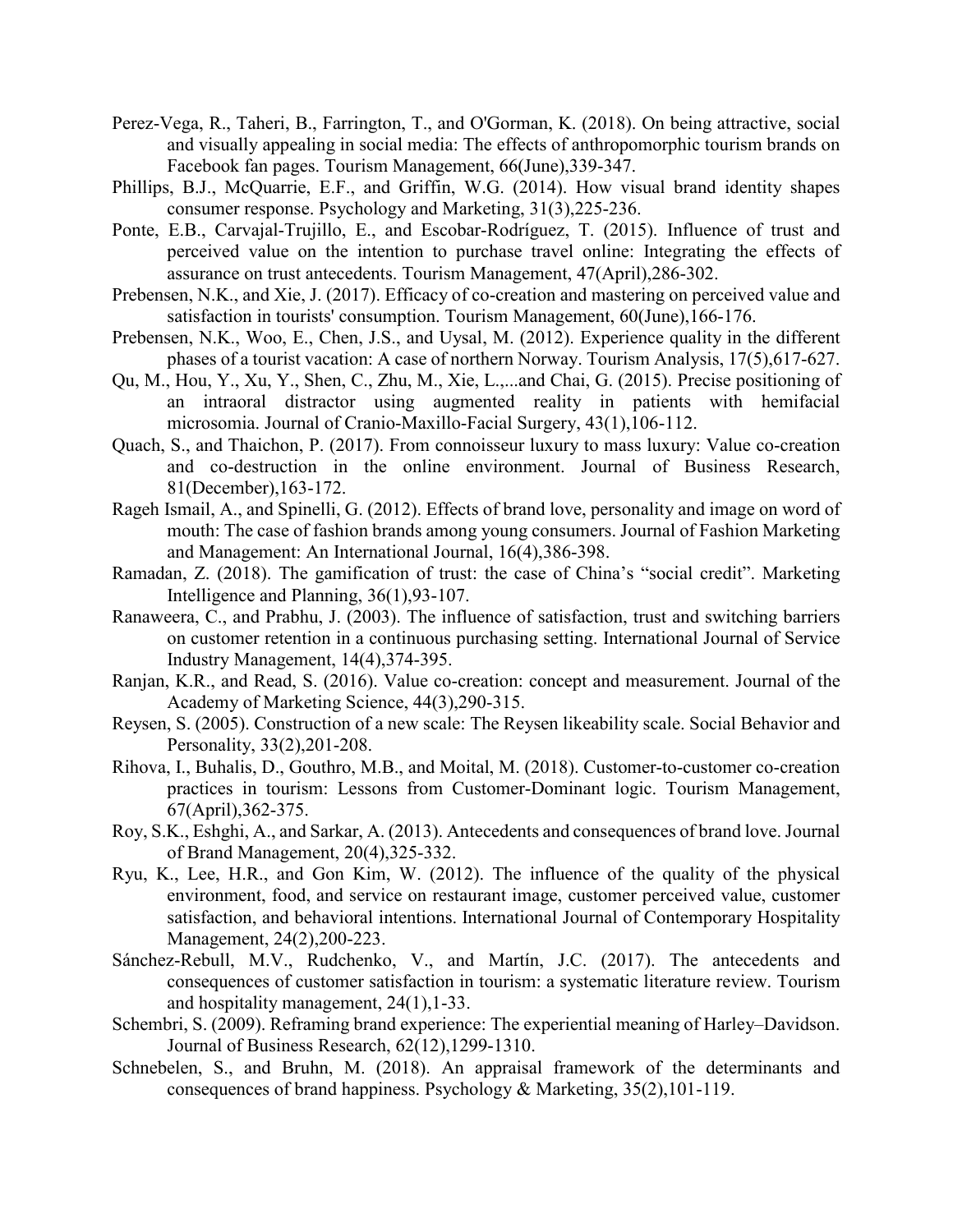- Segota, T. (2015). The international handbook on tourism and peace. European Journal of Tourism Research, 9,152.
- Silva, R.R., and Topolinski, S. (2018). My username is IN! The influence of inward vs. outward wandering usernames on judgments of online seller trustworthiness. Psychology & Marketing, 35(4),307-319.
- Sirdeshmukh, D., Singh, J., and Sabol, B. (2002). Consumer trust, value, and loyalty in relational exchanges. Journal of Marketing, 66(1),15-37.
- Sirianni, N.J., Bitner, M.J., Brown, S.W., and Mandel, N. (2013). Branded service encounters: Strategically aligning employee behavior with the brand positioning. Journal of Marketing, 77(6),108-123.
- Skålén, P., Pace, S., and Cova, B. (2015). Firm-brand community value co-creation as alignment of practices. European Journal of Marketing, 49(3/4),596-620.
- Sørensen, F., and Jensen, J.F. (2015). Value creation and knowledge development in tourism experience encounters. Tourism Management, 46(February),336-346.
- Sparks, B.A., and Browning, V. (2011). The impact of online reviews on hotel booking intentions and perception of trust. Tourism Management, 32(6),1310-1323.
- Sparks, B.A., So, K.K.F., and Bradley, G.L. (2016). Responding to negative online reviews: The effects of hotel responses on customer inferences of trust and concern. Tourism Management, 53(April),74-85.
- Srinivasan, S.S., Anderson, R., and Ponnavolu, K. (2002). Customer loyalty in e-commerce: an exploration of its antecedents and consequences. Journal of Retailing, 78(1),41-50.
- Sternberg, R.J. (1986). A triangular theory of love. Psychological Review, 93(2),119.
- Suetrong, P., Pires, G.D., and Chen, T. (2018). Conceptualising the effect of brand love on consumers repurchase intentions for consumer products. Global Business and Economics Review, 20(2),213-230.
- Suntikul, W., and Jachna, T. (2016). The co-creation/place attachment nexus. Tourism Management, 52(February),276-286.
- Swimberghe, K.R., Astakhova, M., and Wooldridge, B.R. (2014). A new dualistic approach to brand passion: Harmonious and obsessive. Journal of Business Research, 67(12),2657- 2665.
- Tabachnick, B.G. and Fidell, L.S. (2007). Using multivariate statistics. Allyn and Bacon/Pearson Education, USA.
- Thomson, M., MacInnis, D.J., Park, C. W. (2005). The Ties that Bind: Measuring the Strength of Consumers' Emotional Attachments to Brands. Journal of Consumer Psychology, 15(1),77- 91
- Tussyadiah, I.P. (2016). Factors of satisfaction and intention to use peer-to-peer accommodation. International Journal of Hospitality Management, 55(May),70-80.
- Tussyadiah, I.P., and Park, S. (2018). When guests trust hosts for their words: Host description and trust in sharing economy. Tourism Management, 67(Aug),261-272.
- UNWTO (2018). http://www2.unwto.org/event/fitur-2018 (Assessed by 10 April 2018).
- Velasco Vizcaíno, F. (2018). Beyond window signs: Understanding the affect-based effects of window signs on store patronage intentions. Psychology & Marketing, 35(7), 542-552.
- Völckner, F., and Sattler, H. (2006). Drivers of brand extension success. Journal of Marketing, 70(2),18-34.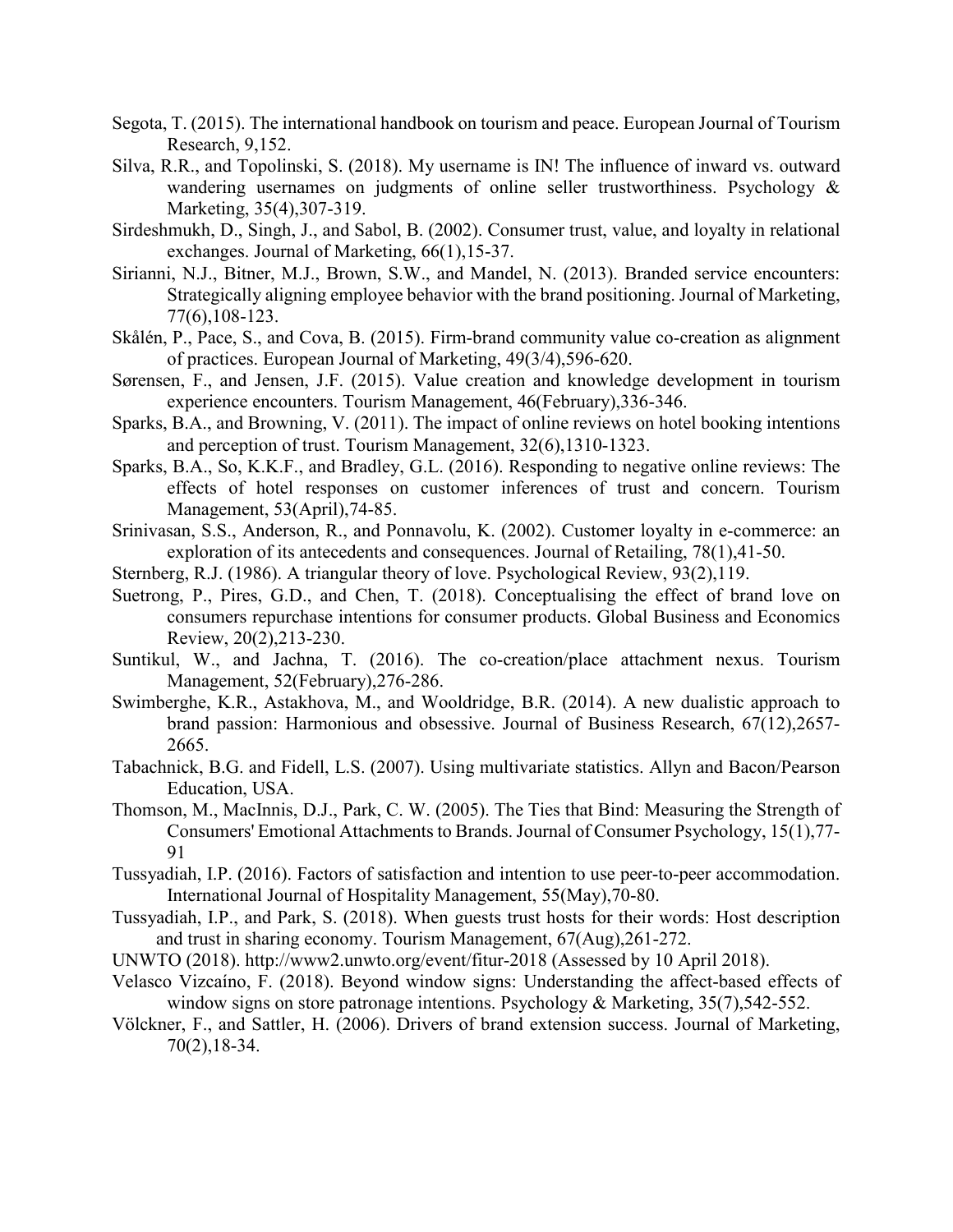- Whang, Y.O., Allen, J., Sahoury, N., Zhang, H. (2004). Falling in Love with a Product: The Structure of a Romantic Consumer-Product Relationship. Advances in Consumer Research, 31(1),320-327,
- Wu, H.C., and Li, T. (2015). An empirical study of the effects of service quality, visitor satisfaction, and emotions on behavioral intentions of visitors to the museums of Macau. Journal of Quality Assurance in Hospitality and Tourism, 16(1),80-102.
- Wu, H.C., and Li, T. (2017). A study of experiential quality, perceived value, heritage image, experiential satisfaction, and behavioral intentions for heritage tourists. Journal of Hospitality and Tourism Research, 41(8),904-944.
- Wu, H.C., Cheng, C.C., and Ai, C.H. (2018). A study of experiential quality, experiential value, trust, corporate reputation, experiential satisfaction and behavioral intentions for cruise tourists: The case of Hong Kong. Tourism Management, 66(June),200-220.
- Yi, Y., and Gong, T. (2013). Customer value co-creation behavior: Scale development and validation. Journal of Business Research, 66(9),1279-1284.
- Yoon, Y., and Uysal, M. (2005). An examination of the effects of motivation and satisfaction on destination loyalty: a structural model. Tourism Management, 26(1),45-56.
- Yuksel, A., Yuksel, F., and Bilim, Y. (2010). Destination attachment: Effects on customer satisfaction and cognitive, affective and conative loyalty. Tourism Management, 31(2),274-284.
- Zarantonello, L., and Schmitt, B.H. (2013). The impact of event marketing on brand equity: The mediating roles of brand experience and brand attitude. International Journal of Advertising, 32(2),255-280.
- Zhang, Z., and Patrick, V.M. (2018). Call Me Rollie! The Role of Brand Nicknames in Shaping Consumer-Brand Relationships. Journal of the Association for Consumer Research, 3(2),147-162.
- Zyman, S. (2002). The End of Advertising As We Know It. Hoboken, NJ: John Wiley and Sons, Inc.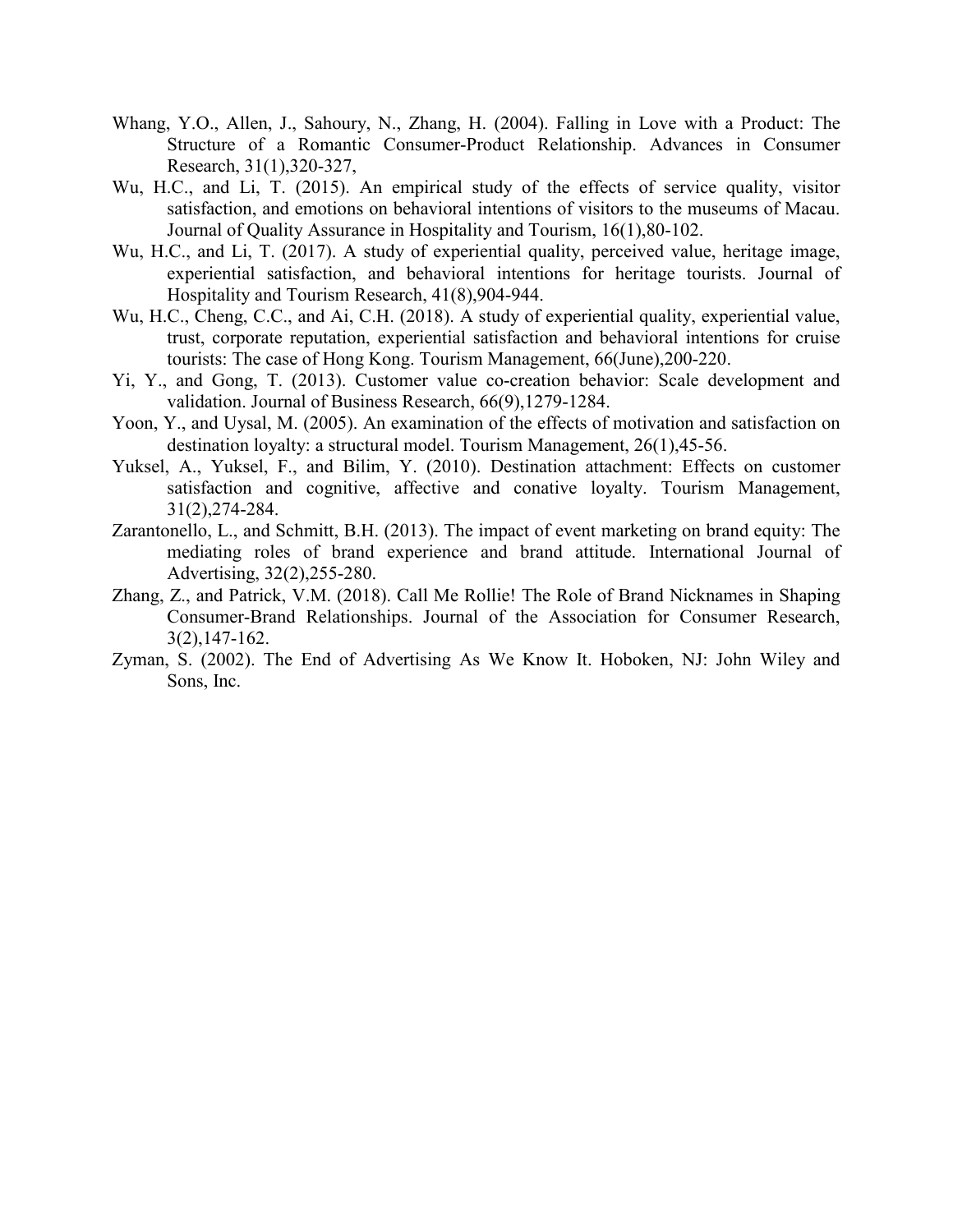# **Love is the Bridge Between You and Everything:**

Relationships of Identity, Experience, and Benevolence to Travelers' Loyalty and Willingness to Purchase

# **Figure 1: The conceptual research model**

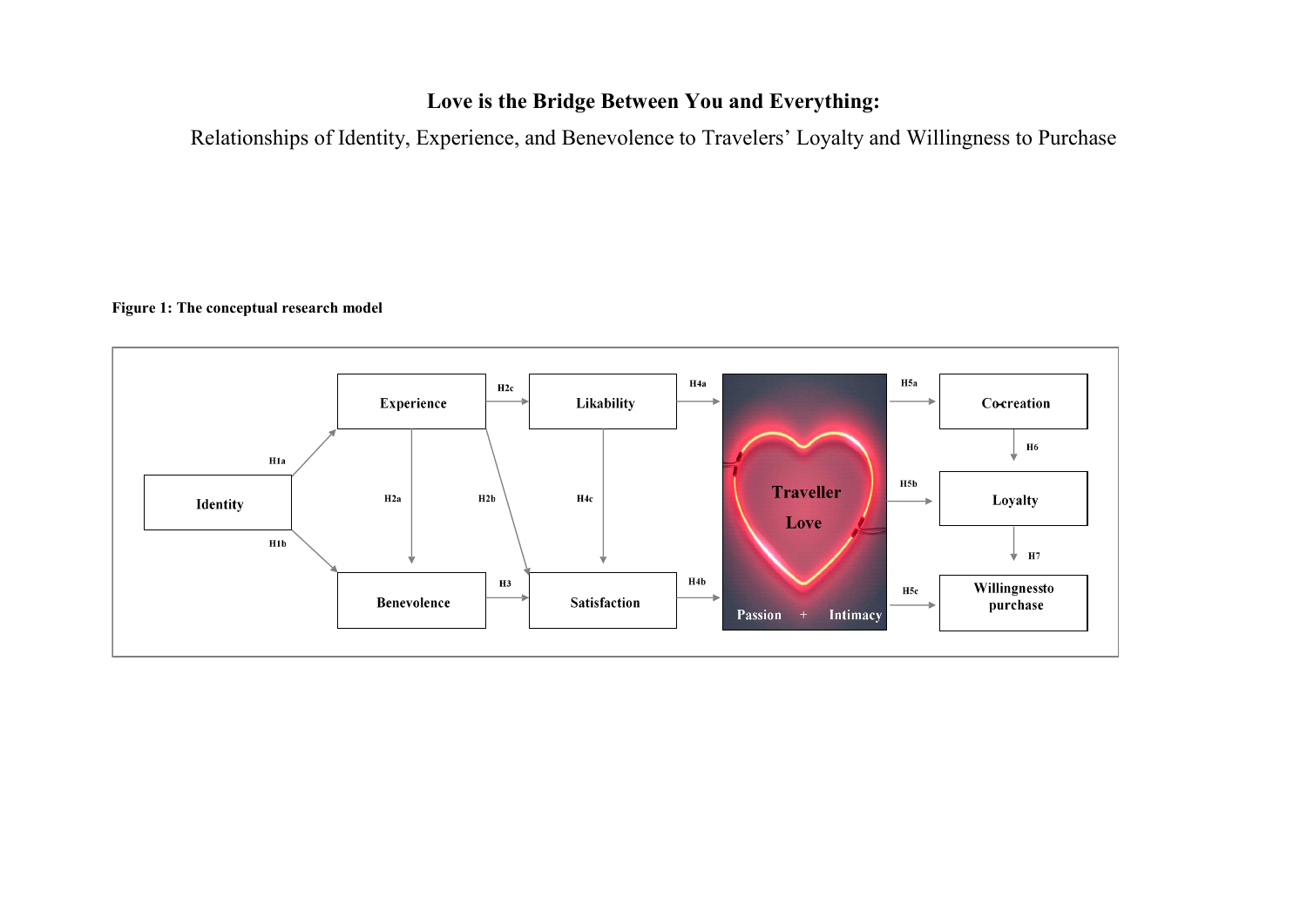# **Table 1: Demographic profile (N=417)**

**Table 2: The domain and items of construct in extant literature, Cronbach Alpha, scale items, mean, and standard deviation**

|                                                                    | <b>CFA</b><br>Loading | Mean   | Standard<br>Dev. | <b>AVE</b>                                           | Cons.<br>Reliability                                                    | Cronbach's<br>alpha |  |
|--------------------------------------------------------------------|-----------------------|--------|------------------|------------------------------------------------------|-------------------------------------------------------------------------|---------------------|--|
| Identity                                                           |                       |        |                  |                                                      |                                                                         |                     |  |
| Personality                                                        |                       |        |                  | 0.863                                                | 0.775                                                                   | 0.934               |  |
| X has sincere personality                                          | 0.826                 | 5.2470 | 1.43410          |                                                      | Aaker, 1997; Melewar, Foroudi,<br>Gupta, S., Kitchen, and Foroudi, 2017 |                     |  |
| X has rugged personality                                           | 0.880                 | 5.0384 | 1.63744          |                                                      |                                                                         |                     |  |
| X has competent personality                                        | 0.883                 | 5.0312 | 1.60423          |                                                      |                                                                         |                     |  |
| X has sophisticated personality                                    | 0.861                 | 5.1079 | 1.63800          |                                                      |                                                                         |                     |  |
| Positioning                                                        |                       |        |                  | 0.893                                                | 0.728                                                                   | 0.907               |  |
| X has a strong competitive positioning strategy in the marketplace | 0.911                 | 5.4556 | 1.55927          |                                                      | Hatch and Schultz, 2010; Melewar,                                       |                     |  |
| X differs across product categories                                | 0.937                 | 5.4916 | 1.54128          | Foroudi, 2017                                        | Foroudi, Gupta, S., Kitchen, and                                        |                     |  |
| X is distinctive                                                   | 0.832                 | 5.6571 | 1.58718          |                                                      | Qu Hou, Xu, Shen, Zhu and Xie, 2015                                     |                     |  |
| Prestige                                                           |                       |        |                  | 0.936                                                | 0.718                                                                   | 0.976               |  |
| X has a high status                                                | 0.737                 | 5.7050 | 1.32534          |                                                      | Hwan and Han, 2014                                                      |                     |  |
| X has an upscale image                                             | 0.891                 | 5.9161 | 1.17880          |                                                      |                                                                         |                     |  |
| X has a respected image                                            | 0.914                 | 5.8657 | 1.24081          |                                                      | Hwang and Han, 2014                                                     |                     |  |
| Promise                                                            |                       |        |                  | 0.886                                                | 0.737                                                                   | 0.957               |  |
| X promises courtesy                                                | 0.955                 | 5.3621 | 1.63372          | Zyman, $2002$                                        |                                                                         |                     |  |
| X promises efficiency                                              | 0.891                 | 5.4628 | 1.61251          |                                                      |                                                                         |                     |  |
| X promises entertainment                                           | 0.963                 | 5.4221 | 1.52520          |                                                      |                                                                         |                     |  |
| Experience                                                         |                       |        |                  |                                                      |                                                                         |                     |  |
| Affective Experience                                               |                       |        |                  | 0.853                                                | 0.721                                                                   | 0.890               |  |
| My decision to use X made me happy                                 | 0.795                 | 5.5851 | 1.33484          | Dennis, Brakus, Gupta, Alamanos,                     |                                                                         |                     |  |
| My decision to use X was a right decision                          | 0.911                 | 5.6978 | 1.33547          | 2014, Foroudi, Jin                                   |                                                                         |                     |  |
| My decision to use X made me satisfied                             | 0.877                 | 5.5468 | 1.42382          | Gupta, Melewar, Foroudi<br>2016; Yuksel et al., 2010 |                                                                         |                     |  |
| Intellectual Experience                                            |                       |        |                  | 0.893                                                | 0.727                                                                   | 0.938               |  |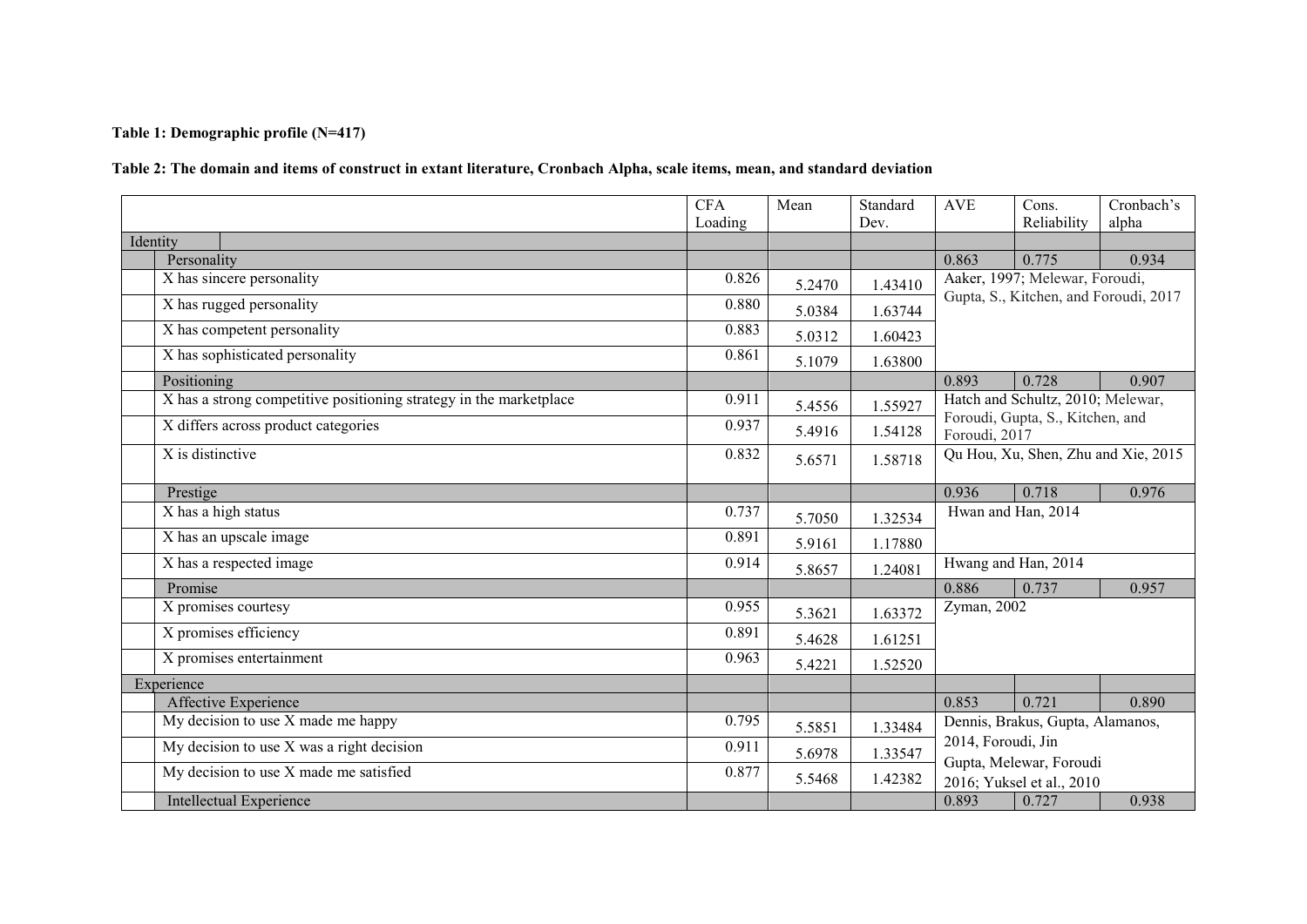| I can find what I am looking for in X                           | 0.860 | 4.9329 | 1.53024 |                  |                                  | Dennis, Brakus, Gupta, and Alamanos, |
|-----------------------------------------------------------------|-------|--------|---------|------------------|----------------------------------|--------------------------------------|
| I find X helpful                                                | 0.903 | 5.1799 | 1.52030 |                  | 2014 Foroudi et al., 2016        |                                      |
| I can decide better with X                                      | 0.894 | 4.9688 | 1.63539 |                  |                                  |                                      |
| Benevolence                                                     |       |        |         | 0.853            | 0.719                            | 0.979                                |
| X is sincere                                                    | 0.851 | 4.9472 | 1.73125 |                  | Tussyadiah and Park, 2008        |                                      |
| X is helpful                                                    | 0.870 | 4.8657 | 1.75581 |                  |                                  |                                      |
| X is welfare                                                    | 0.837 | 5.2302 | 1.60520 |                  |                                  |                                      |
| Likability                                                      |       |        |         | 0.873            | 0.705                            | 0.862                                |
| Airbnb is friendly $X$                                          | 0.815 | 5.2038 | 1.57021 |                  | Nguyen, Melewar, Chen, , 2015;   |                                      |
| I find X attractive                                             | 0.847 | 5.2902 | 1.60220 | Reysen, 2005     |                                  |                                      |
| I find X employees approachable                                 | 0.726 | 5.4173 | 1.57611 |                  |                                  |                                      |
| Satisfaction                                                    |       |        |         | 0.873            | 0.724                            | 0.896                                |
| My decision to use X was wise                                   | 0.901 | 4.7842 | 1.62061 | Chu and Lu, 2007 |                                  |                                      |
| My decision to purchase from $X$ was a right decision           | 0.864 | 4.9568 | 1.71197 |                  |                                  |                                      |
| My decision to use X met my needs                               | 0.853 | 4.8106 | 1.66989 |                  |                                  |                                      |
| <b>Traveler e-retailer Love</b>                                 |       |        |         |                  |                                  |                                      |
| Passion                                                         |       |        |         | 0.859            | 0.720                            | 0.938                                |
| I think about X during the day                                  | 0.809 | 4.7986 | 1.70624 |                  | Albert and Valette-Florence 2010 |                                      |
| I feel lonely when I am no longer with X                        | 0.879 | 4.7626 | 1.70794 |                  |                                  |                                      |
| I have some obsessive thoughts about X                          | 0.888 | 4.9161 | 1.70834 |                  |                                  |                                      |
| Intimacy                                                        |       |        |         | 0.928            | 0.788                            | 0.963                                |
| I know X better than its competitors                            | 0.908 | 4.8417 | 1.75244 | Kim et al., 2005 |                                  |                                      |
| I describe X to my friends                                      | 0.903 | 5.2542 | 1.56821 |                  |                                  |                                      |
| I am familiar with $X$                                          | 0.952 | 5.0192 | 1.69264 |                  |                                  |                                      |
| I feel comfort with X                                           | 0.948 | 5.0911 | 1.66449 |                  |                                  |                                      |
| <b>CO-CREATION</b>                                              |       |        |         | 0.857            | 0.720                            | 0.888                                |
| X I use for my past experiences to arrange my current purchase  | 0.890 | 5.5588 | 1.48130 |                  | Grissemann and Stokburger-Sauer, |                                      |
| X there are useful suggestions about how to arrange my purchase | 0.885 | 5.4101 | 1.47322 | 2012             |                                  |                                      |
| Considerable amount of time arranging my purchase               | 0.796 | 5.3957 | 1.66966 |                  |                                  |                                      |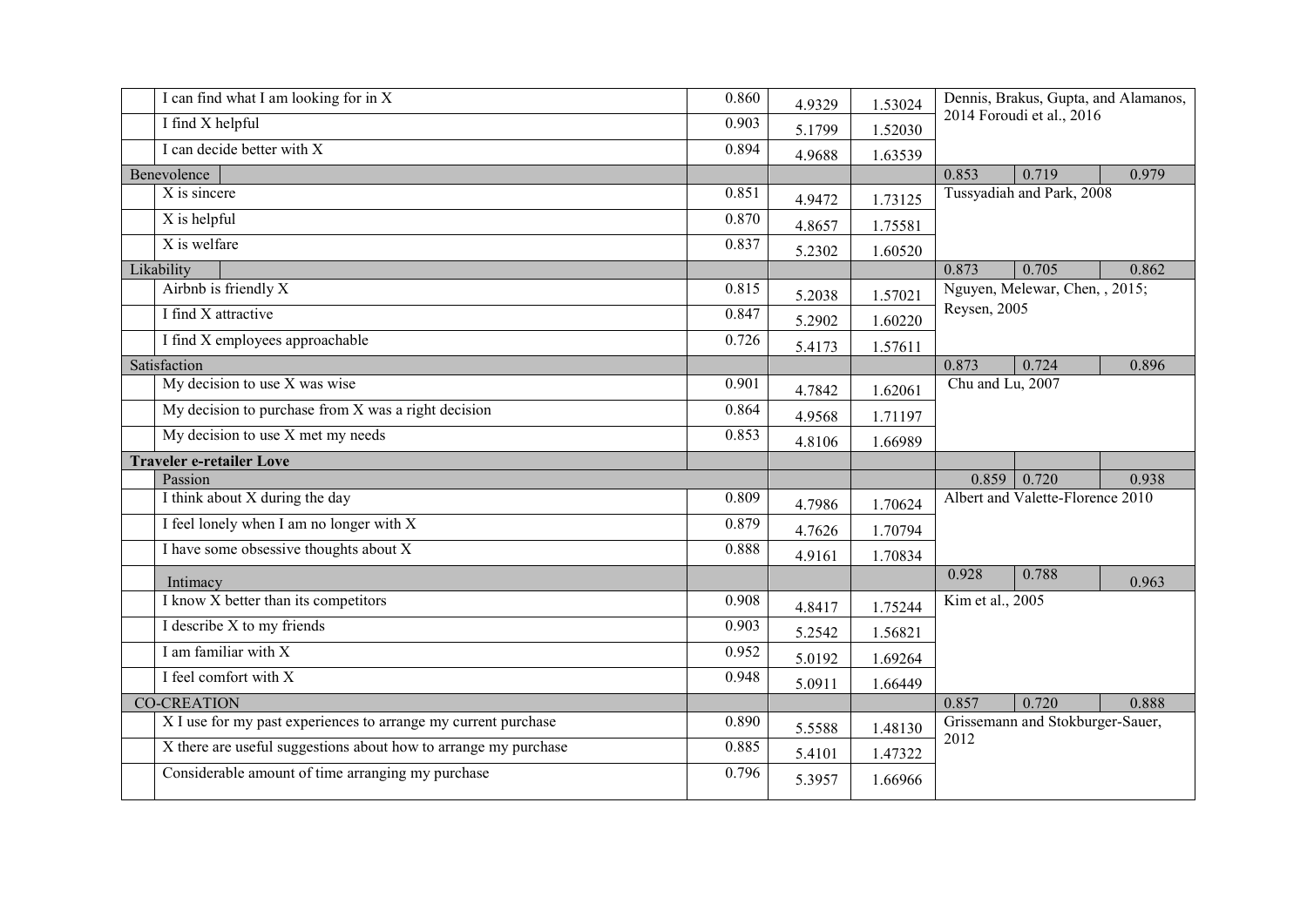| Loyalty |                                                      |       |        |        | 0.889                  | 0.727 | 0.914 |  |  |
|---------|------------------------------------------------------|-------|--------|--------|------------------------|-------|-------|--|--|
|         | I will use X again                                   | 0.856 | 5.3765 | .53006 |                        |       |       |  |  |
|         | I will recommend X to my friends and relatives       |       |        |        |                        |       |       |  |  |
|         | I will visit X again in the future                   | 0.884 | 5.5612 | .38040 |                        |       |       |  |  |
|         | I will recommend X services to friends in the future | 0.926 | 5.4700 | .42764 | Kolar and Zabkar, 2010 |       |       |  |  |
|         | Willingness to purchase                              |       |        |        | 0.883                  | 0.726 | 0.934 |  |  |
|         | I am happy for the cost of accommodation             | 0.890 | 5.0504 | .43274 |                        |       |       |  |  |
|         | I am willing to pay more from X                      | 0.844 | 5.0048 | .46595 |                        |       |       |  |  |
|         | am considering using X again in the future           | 0.915 | 5.0168 | .44854 | Chu and Lu, 2007       |       |       |  |  |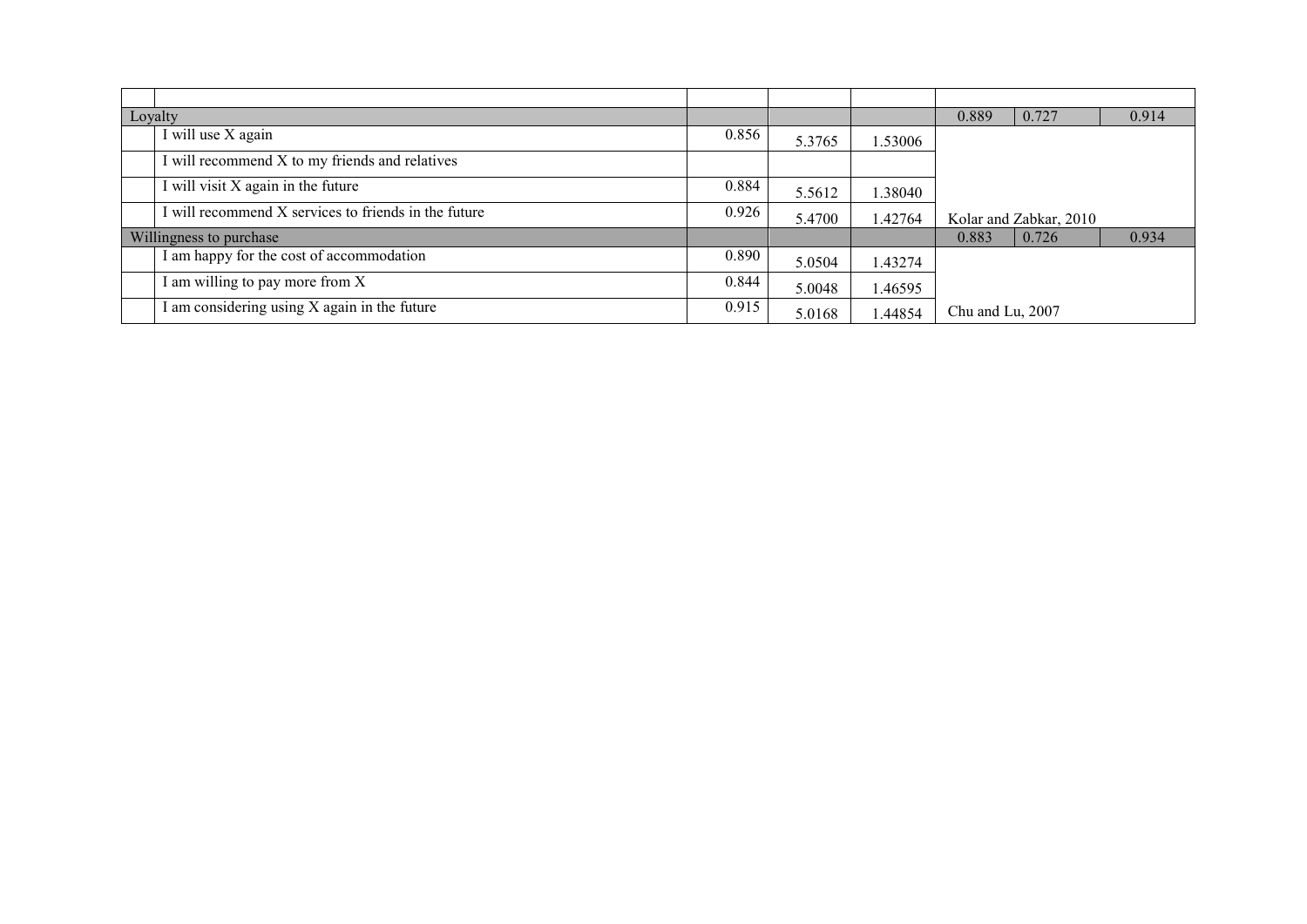#### **Table 3: Correlation matrix for the constructs**

|                                | Personality | Positioning | Prestige | Promise  | Experience<br>Affective | Experience<br><b>Intellectual</b> | Benevolence | Likability | Satisfaction | Passion  | Intimacy | creation<br>පි | Loyalty  | Willingness to<br>purchase |
|--------------------------------|-------------|-------------|----------|----------|-------------------------|-----------------------------------|-------------|------------|--------------|----------|----------|----------------|----------|----------------------------|
|                                | 1           |             |          |          |                         |                                   |             |            |              |          |          |                |          |                            |
| <b>Personality</b>             |             |             |          |          |                         |                                   |             |            |              |          |          |                |          |                            |
| <b>Positioning</b>             | $.253**$    |             |          |          |                         |                                   |             |            |              |          |          |                |          |                            |
| <b>Prestige</b>                | $.177**$    | $.169**$    |          |          |                         |                                   |             |            |              |          |          |                |          |                            |
| <b>Promise</b>                 | $.275**$    | $.202**$    | 0.064    | 1        |                         |                                   |             |            |              |          |          |                |          |                            |
| <b>Affective Experience</b>    | .279**      | $.131**$    | $.202**$ | $.105*$  | 1                       |                                   |             |            |              |          |          |                |          |                            |
| <b>Intellectual Experience</b> | $.352**$    | $.185**$    | $.246**$ | $.174**$ | $.343**$                | $\mathbf{1}$                      |             |            |              |          |          |                |          |                            |
| <b>Benevolence</b>             | $.300**$    | $.174**$    | $.082*$  | $.206**$ | $.212**$                | $.155**$                          | 1           |            |              |          |          |                |          |                            |
| Likability                     | $.401**$    | .237**      | .205**   | $.200**$ | .296**                  | .237**                            | $.306**$    |            |              |          |          |                |          |                            |
| <b>Satisfaction</b>            | 0.025       | $.135**$    | 0.037    | 0.065    | $.155**$                | $.125**$                          | $.187**$    | $.270**$   |              |          |          |                |          |                            |
| <b>Passion</b>                 | .289**      | $.161**$    | $.241**$ | $.221**$ | $.273**$                | .384**                            | $.202**$    | .429**     | .279**       |          |          |                |          |                            |
| <b>Intimacy</b>                | $.176**$    | 0.029       | $.086*$  | $-0.008$ | .208**                  | .139**                            | $.082*$     | $.336**$   | $.125**$     | .300**   | 1        |                |          |                            |
| Co-creation                    | .292**      | $.161**$    | .440**   | $.165**$ | .203**                  | $.267**$                          | $.246**$    | .254**     | 0.069        | $.250**$ | $.133**$ |                |          |                            |
| <b>Loyalty</b>                 | $.204**$    | 0.073       | 0.066    | $.112*$  | $.230**$                | .223**                            | .308**      | .266**     | $.183**$     | .268**   | $.173**$ | $.162**$       |          |                            |
| Willingness to purchase        | 0.070       | .200**      | .238**   | .095*    | $.173**$                | $.203**$                          | $.151**$    | .278**     | .439**       | .330**   | $.170**$ | $.157**$       | $.271**$ |                            |

\*\*. Correlation is significant at the 0.01 level (1-tailed).

\*. Correlation is significant at the 0.05 level (1-tailed).